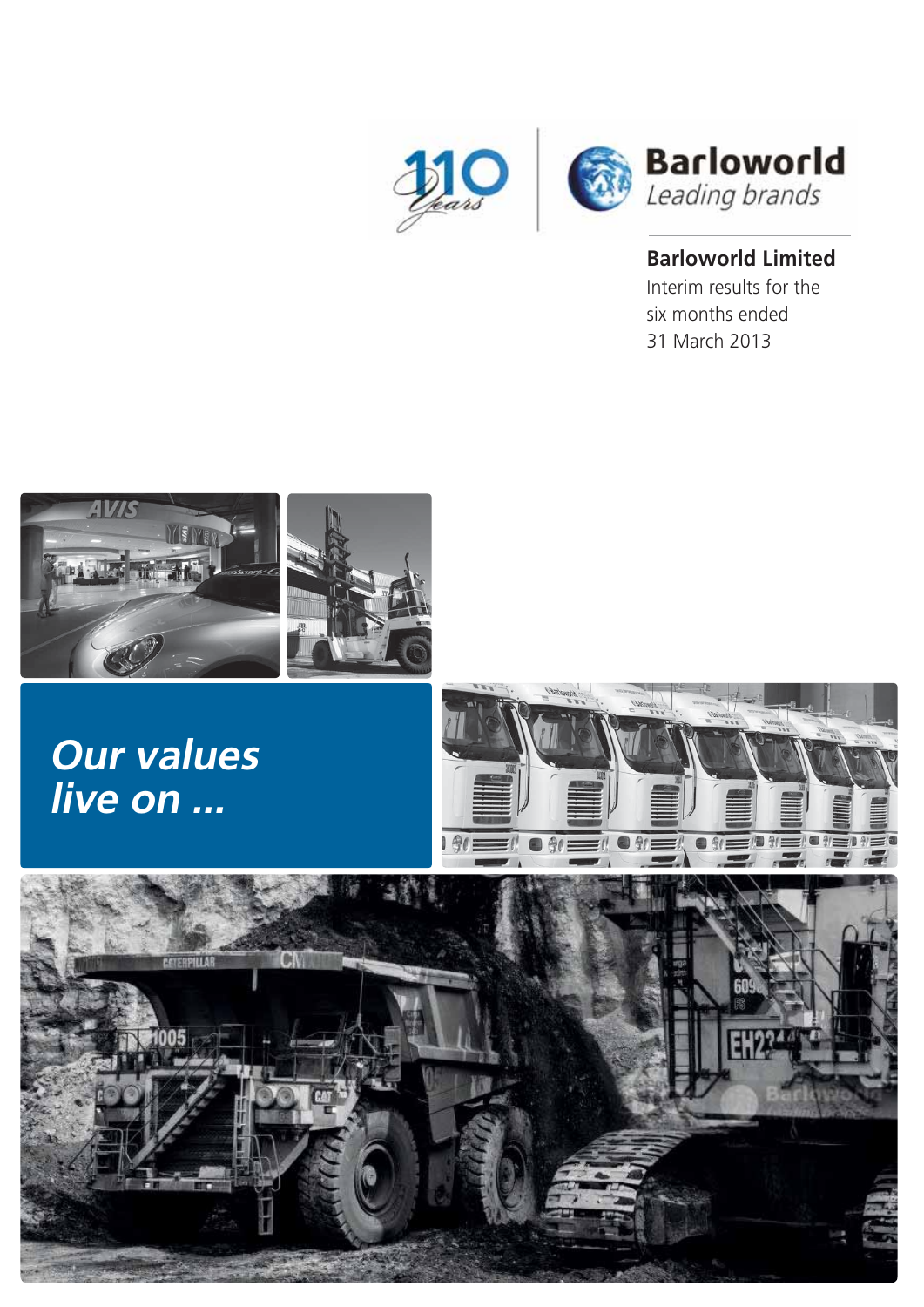### About Barloworld

Barloworld is a distributor of leading international brands providing integrated rental, fleet management, product support and logistics solutions. The core divisions of the group comprise Equipment (earthmoving and power systems), Automotive and Logistics (car rental, motor retail, fleet services, used vehicles and disposal solutions, logistics management and supply chain optimisation) and Handling (materials handling and agriculture). We offer flexible, value adding, integrated business solutions to our customers backed by leading global brands. The brands we represent on behalf of our principals include Caterpillar, Hyster, Avis, Audi, BMW, Ford, General Motors, Mazda, Mercedes-Benz, Toyota, Volkswagen, Massey Ferguson and others.

Barloworld has a proven track record of long-term relationships with global principals and customers. We have an ability to develop and grow businesses in multiple geographies including challenging territories with high growth prospects. One of our core competencies is an ability to leverage systems and best practices across our chosen business segments. As an organisation we are committed to sustainable development and playing a leading role in empowerment and transformation. The company was founded in 1902 and currently has operations in 26 countries around the world with approximately 70% of just over 19 500 employees in South Africa.

### Corporate information

#### **Barloworld Limited**

(Incorporated in the Republic of South Africa) (Registration number 1918/000095/06) (Income Tax Registration number 9000/051/71/5) (Share code: BAW) (JSE ISIN: ZAE000026639) (Share code: BAWP) (JSE ISIN: ZAE000026647) (Bond issuer code: BIBAW) ("Barloworld" or "the Company")

#### **Registered office and business address**

Barloworld Limited, 180 Katherine Street, PO Box 782248, Sandton, 2146, South Africa Tel +27 11 445 1000 Email invest@barloworld.com

#### **Directors**

*Non-executive:* DB Ntsebeza *(Chairman),* NP Dongwana, AGK Hamilton\*, SS Mkhabela, B Ngonyama, SS Ntsaluba, TH Nyasulu, SB Pfeiffer• *Executive:* CB Thomson *(Chief Executive),* PJ Blackbeard, PJ Bulterman, M Laubscher, OI Shongwe, DG Wilson *\*British •American*

#### **Group company secretary**

Lerato Manaka

Enquiries: Barloworld Limited: Lethiwe Motloung Tel +27 11 445 1000 Email invest@barloworld.com

College Hill: Jacques de Bie Tel +27 11 447 3030 Email Jacques.deBie@collegehill.co.za For background information visit www.barloworld.com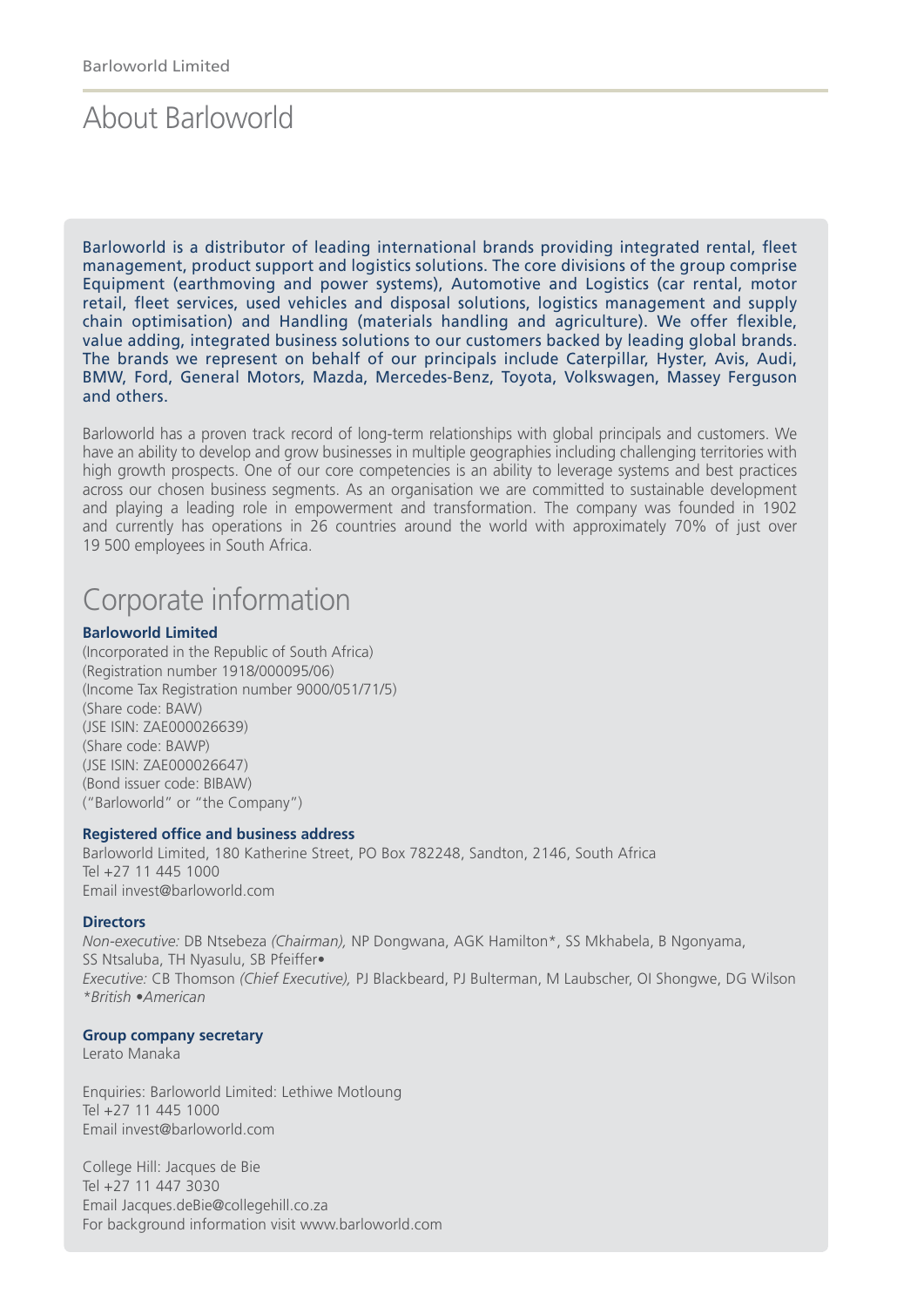### Salient features

- → Revenue up 11% to R31.3 billion
- $\rightarrow$  Operating profit up 14% to R1 463 million
- $\rightarrow$  Profit before exceptional items up 20% to R995 million
- $\rightarrow$  HEPS up 31% to 321 cents (H1'12: 245 cents)
- $\rightarrow$  Interim dividend of 96 cents per share up 20%

### **Clive Thomson, CEO of Barloworld, said:**

Our financial performance has been strong in the first half with headline earnings per share up 31% over the prior period.

Within our Equipment division the newly-acquired Bucyrus businesses performed in line with expectation and offset revenue declines in the traditional Caterpillar business on the back of a slowdown in mining capital expenditure. Our Iberian business showed a good turnaround in profitability off a lower cost base.

The Automotive and Logistics division delivered a strong overall result with all business units performing ahead of last year.

We completed the sale of our Handling business in Belgium which will enable the continued redeployment of capital into higher returning opportunities.

Notwithstanding some short-term headwinds in the mining sector we expect to continue to make good progress in the second half and deliver a solid result for the full year to September 2013.

**20 May 2013**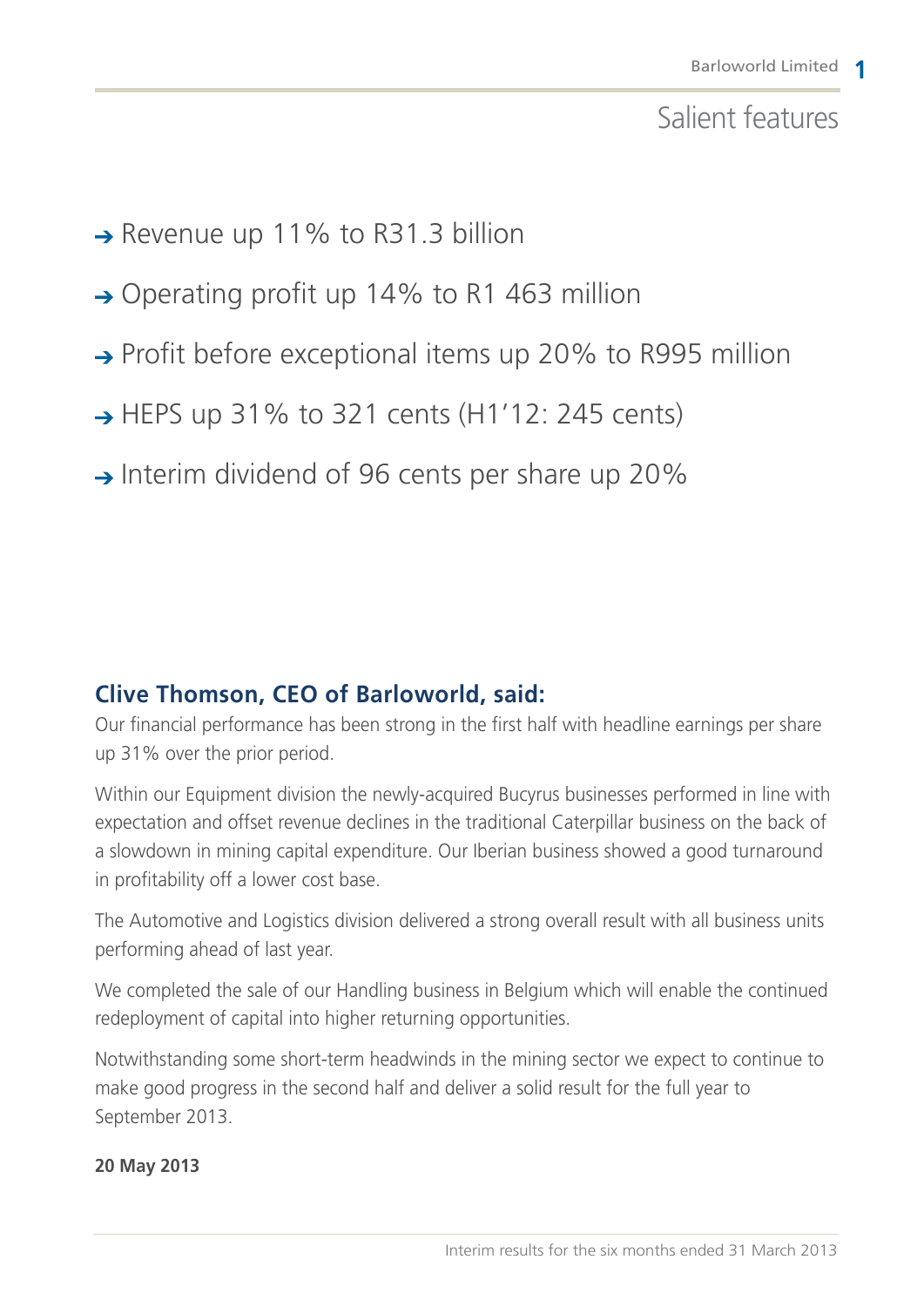# Chairman and Chief Executive's report

#### **OVERVIEW**

The group produced a strong performance in the first half of the financial year with revenue of R31.3 billion up 11% on 2012. Operating profit of R1 463 million is 14% up on last year.

Headline earnings per share of 321 cents represent a 31% improvement compared to 245 cents in 2012.

A dividend of 96 cents was declared being 20% ahead of the 80 cents last year.

#### **OPERATIONAL REVIEW**

#### **Equipment**

#### *Equipment southern Africa*

Revenue to March of R9.0 billion was R1.5 billion (19.5%) ahead of the prior year mainly from the newly-acquired Bucyrus (EMPR) businesses. General mining activity has shown some signs of slowdown particularly in Mozambique and Botswana while contract mining in South Africa is also down on last year.

Construction and infrastructure demand showed some improvement, particularly in Angola but margins were negatively impacted by intense competition in this segment.

Operating profit to March of R654 million is slightly below the comparative figure for 2012. The operating margin to March of 7.2% (2012: 9.1%) was negatively impacted by the lower margins from EMPR, currency adjustments due to rand weakness and some increase in fixed expenses on the back of investments made for future growth.

Bartrac, our joint venture in the Katanga province of the DRC, continued the strong performance.

#### *Equipment Russia*

Activity in mining continued positively in the first half of 2013. Total revenue to March of \$248 million is \$38 million (18.2%) ahead of 2012 as weaknesses in the coal sector were offset by growth in the gold and nickel sectors. Revenue in the Russian Far East was well ahead of last year, while the newly-acquired EMPR businesses added only nominally to revenue as certain existing orders were retained by Caterpillar.

After-sales revenue continued to grow strongly, improving by 24% compared to the first half of 2012.

Operating profit to March was similar to last year, impacted by EMPR acquisition costs and a rising fixed cost base to support the enlarged dealer footprint.

#### *Equipment Iberia*

Revenue to March of €215 million was €34 million ahead of last year and was boosted by the delivery of the last portion of the large package deal to Victorino Alonso, while the delivery on the EPSA package deal will continue into the second half of 2014. The Spanish construction sector remains depressed with overall equipment industry sales continuing to decline off an already low base. Power systems activity in both Spain and Portugal was up on the prior year.

The operating loss to March of €371 000 was a significant improvement compared to the prior year's loss of €11.1 million, which included restructure costs of €7.1 million.

#### **Handling**

The restructured business generated revenue of £96 million which was 5% up on the comparable adjusted revenue following the disposal of Handling US and UK in 2012.

Operating profit to March of £2.6 million was 9.9% above last year which included £1.4 million profit from the US and UK businesses.

The Handling business in Belgium was sold on 8 May generating proceeds of €7.5 million.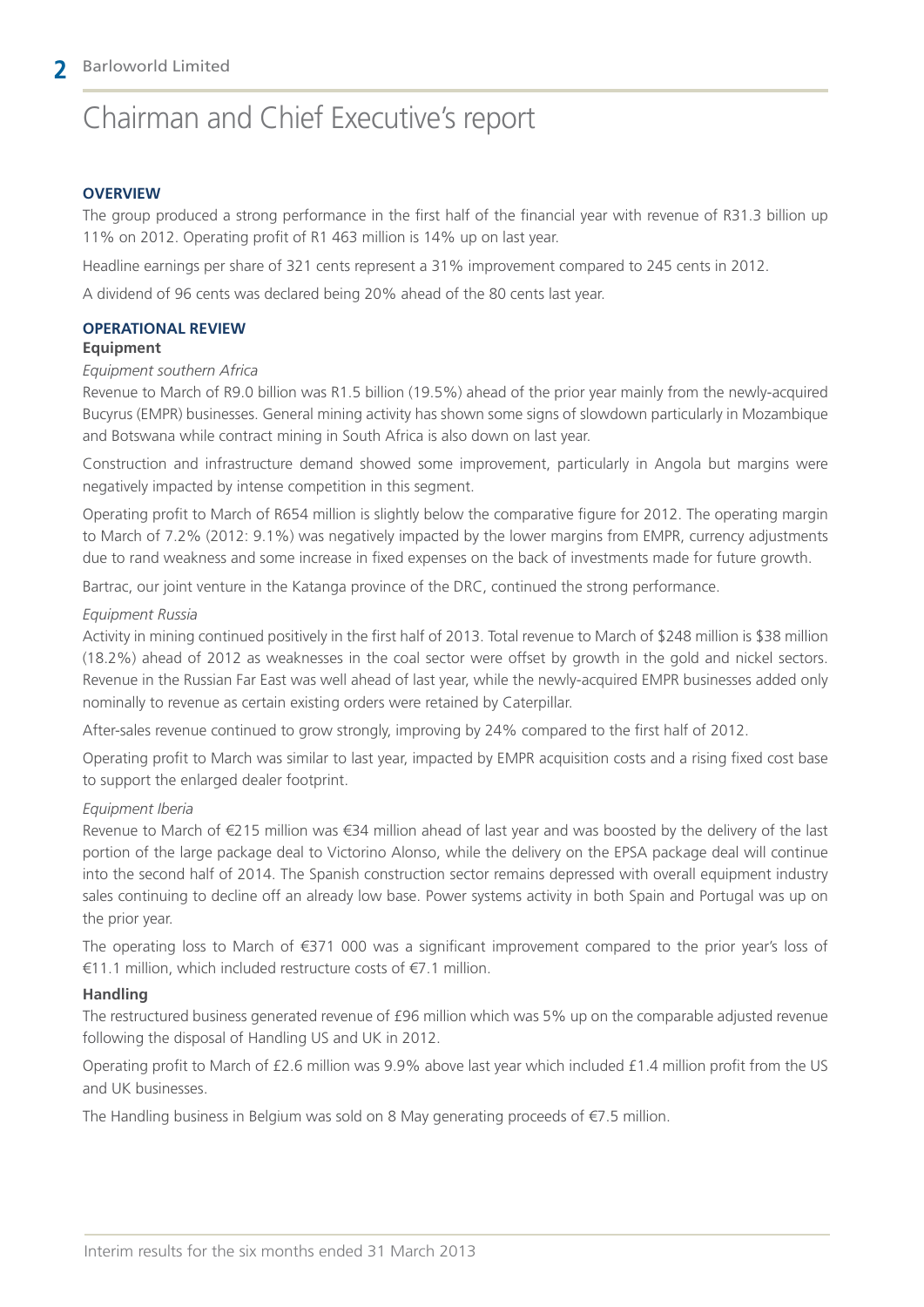#### **Automotive and Logistics**

The division generated revenue of R16.3 billion for the six months to March, a 15% increase on the prior period, with all business units producing good revenue growth. The division increased operating profit to R673 million, a pleasing 27% improvement compared to R531 million in 2012.

*Avis Rent a Car* showed a 14% increase in revenue, as a result of a 6% increase in rental days, a slight improvement in rate per day and higher used vehicle revenues. The operating profit of R163 million, which was 13% ahead of last year, was supported by a good used vehicle performance.

*Motor Retail* increased revenue by 13% to R10.9 billion in the period with a 25% increase in operating profit to R258 million. The growth in Motor Retail southern Africa was driven by improved volumes, resulting in increased operating profit of R45 million to R206 million (28%). All franchises performed well and the result was supported by another good finance and insurance contribution. Motor Retail Australia improved results in line with expectations.

*Avis Fleet Services* increased revenue by 26% to R1.3 billion for the period. The financed fleet at March is now 12% up on the prior period, following the finalisation of the City of Johannesburg contract which entailed a net investment of R175 million. Operating profit to March of R208 million is 44% up on the prior period and this business also benefited from a good performance in used vehicle sales.

*Logistics* lifted revenue by 25% to R2.1 billion, mainly as a result of good performances in supply chain management and the newly-formed Barloworld Transport Solutions (BWTS). Operating profit to March of R44 million was 19% ahead of last year, despite increased losses in the offshore freight management business.

#### **FUNDING**

Net debt increased by R3.5 billion to R11 billion at March, mainly as a result of increased working capital (R2.4 billion), the acquisition of the Bucyrus distribution business in Russia and the Manline acquisition in Logistics southern Africa. All divisions are focused on driving down their working capital levels in the second half to below the previous year's closing.

#### **HUMAN RESOURCES, DIVERSITY AND SUSTAINABLE DEVELOPMENT**

Our emphasis remains on ensuring we have the required leadership, talent and skills to implement our strategies. A reduced Lost Time Injury Frequency Rate and no work-related fatalities underscore our ongoing focus on safety.

Major business units have maintained their Level 2 or Level 3 B-BBEE rating; and Barloworld Limited, retained a Level 2 rating and was again ranked as the most empowered company in the General Industrial sector in the Mail & Guardian Survey (2013). We continue to drive diversity, with particular focus on our employee profile across the group.

We are progressing towards our aspirational non-renewable energy and greenhouse gas emissions efficiency improvement targets, and continue to implement water stewardship initiatives.

Stakeholder engagement remains central to our value creation activities and board level responsibility rests with an executive director.

#### **DIRECTORATE**

Mr Gonzalo Rodriguez de Castro Garcia de los Rios retired from the board on 23 January 2013 having reached retirement age. We would like to thank him for his contribution over the past nine years.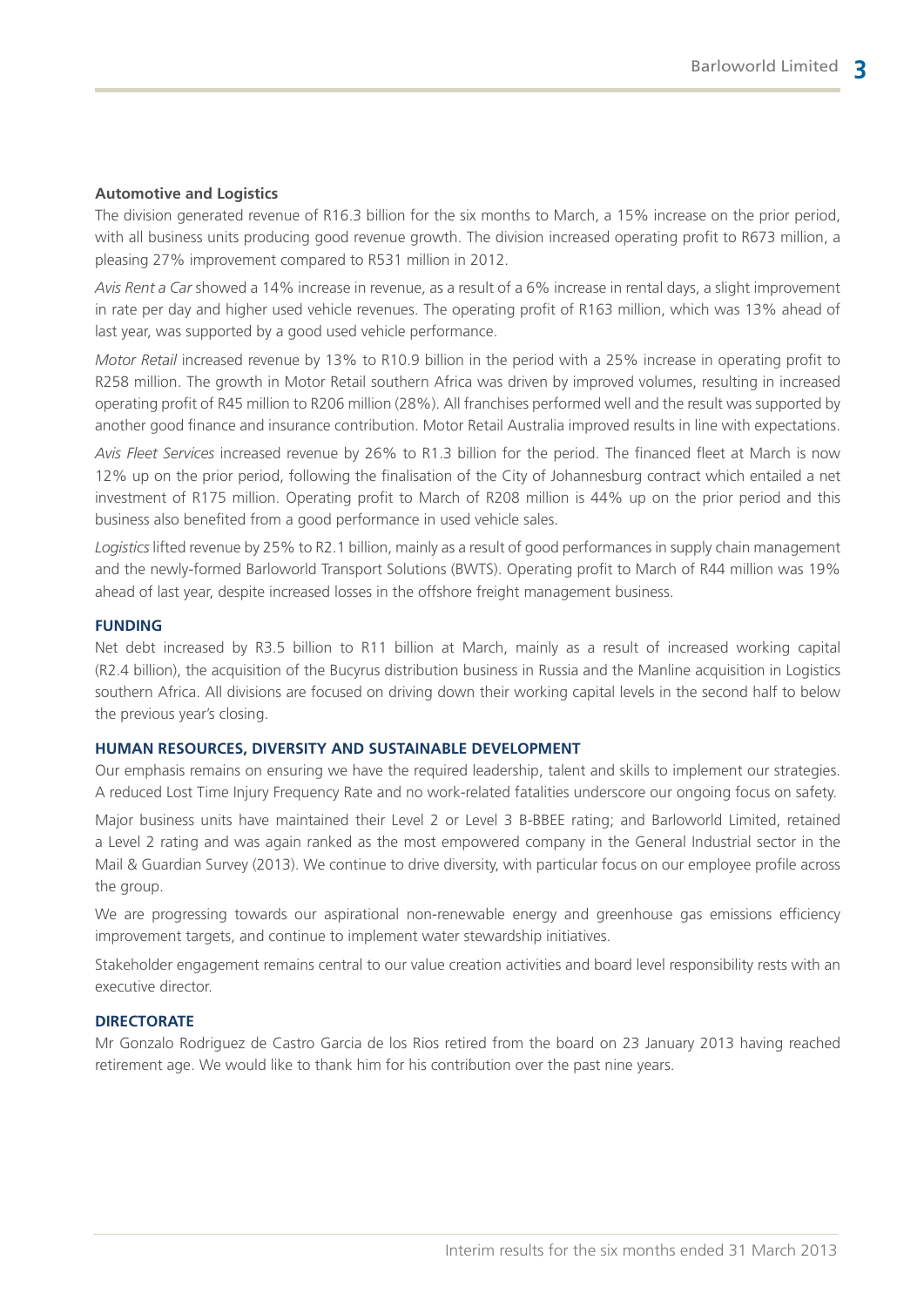### Chairman and Chief Executive's report continued

#### **OUTLOOK**

The world economy continues on a path of gradual recovery. The Chinese economy has of late shown some signs of slowing but should nonetheless continue to support long-term demand for commodities.

In the short term, however, mining sentiment has been impacted by the pronouncements of the newly-appointed CEOs of certain large global mining companies. They are indicating a scaling back in new project expansion, capex curtailment and cost containment. While this is leading to a near-term slowdown in global mining investment, we believe the medium- to long-term outlook for the industry remains positive.

The Equipment SA firm order book at March of R5.2 billion is marginally down on the September 2012 level of R5.3 billion. The order book has been boosted by EMPR orders while the traditional Caterpillar product book of R3.0 billion is down on the September levels.

In Russia the firm order book of \$72 million is down on September 2012 following strong deliveries in the first half but could be boosted with a number of potential mining deals currently nearing finalisation. The order book excludes any EMPR orders at acquisition retained by Caterpillar on which we will earn a service fee.

Trading conditions in Spain continue to be extremely tough and it would now appear that 2013 industry sales could end even lower than the weak 2012 levels. Consequently, the combined order book at March of €49 million is well down on the September book and relates mainly to power systems. We therefore anticipate a difficult second half for 2013; however, our year-on-year performance will still show improvement on a lower cost base.

The Handling businesses are expecting some slowdown in the second half as a result of reduced order book levels.

The Automotive and Logistics division is expected to build on the positive momentum across the division. Car rental should continue to grow rental days in the traditionally slower second half, but rates will remain under pressure.

Despite difficult trading conditions and low consumer confidence levels, we still expect vehicle sales in southern Africa to continue to grow moderately in 2013, assisted by current low interest rates. After a period of relatively low vehicle price increases, manufacturers are now likely to increase prices due to a weaker rand and inflationary input cost pressures, which in turn could favourably impact used vehicle demand. We continue to monitor labour activity in the automotive sector which could result in supply shortages in the second half.

Avis Fleet Services is expected to capitalise on current market conditions and the benefits of newly-awarded contracts. Logistics will benefit from the formation of BWTS and further improvements from management action in southern Africa, while trading in the offshore freight businesses will remain difficult particularly in Spain and the Far East.

Notwithstanding some short-term headwinds in the mining sector, the group is expected to continue to make good progress in the second half and deliver a solid result for the full year to September 2013.

**DB Ntsebeza CB Thomson** Chairman Chief Executive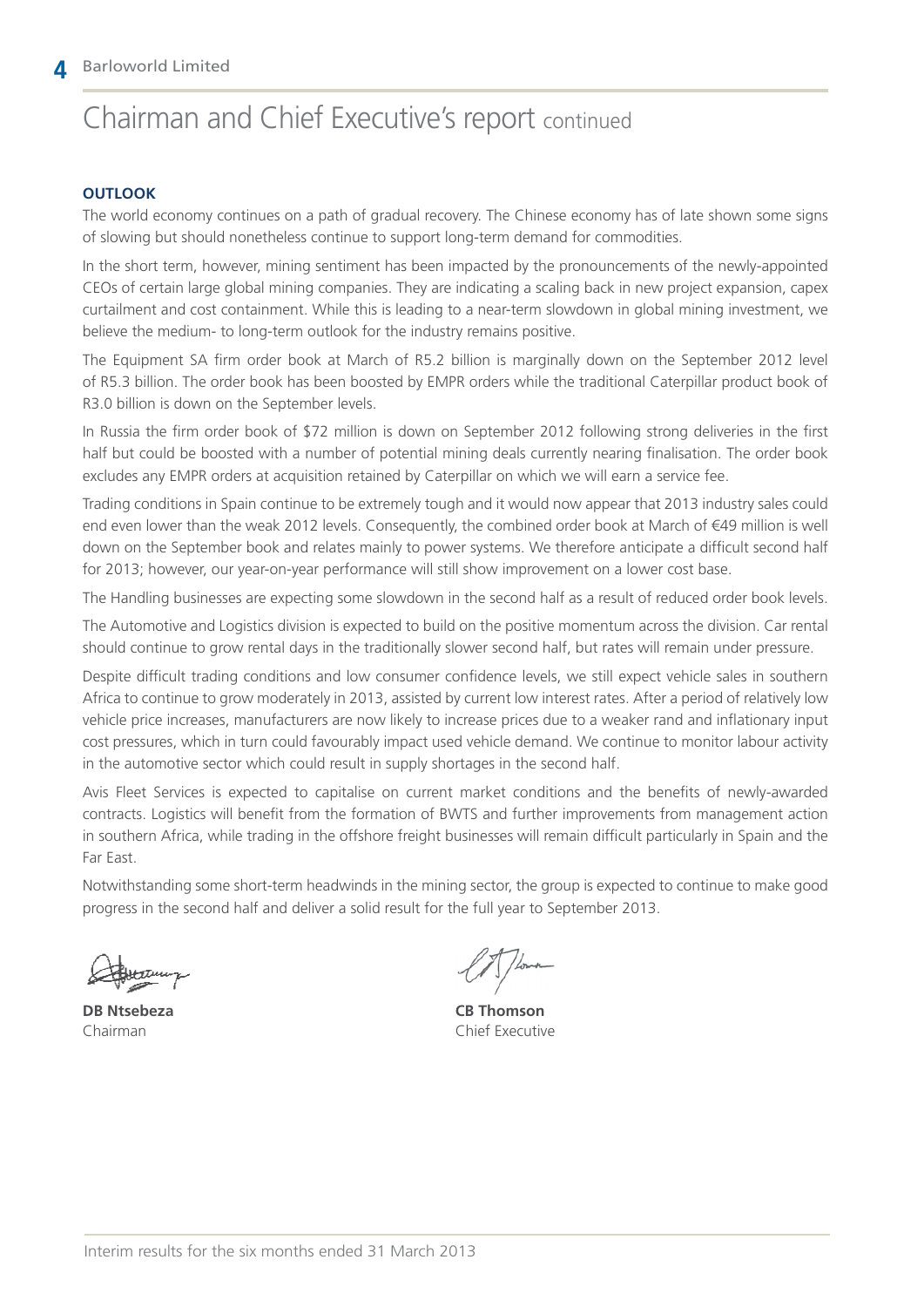### Group financial review

Revenue for the six months increased by 11% to R31.3 billion. The newly-acquired EMPR (Bucyrus) businesses in Equipment southern Africa and Russia contributed to the increase.

Earnings before interest, taxation, depreciation and amortisation (EBITDA) increased by 11% to R2 490 million while operating profit rose by 14% to R1 463 million.

Headline earnings per share (HEPS) increased by 31% to 321 cents (1H'12: 245 cents).

In Equipment southern Africa, operating profit declined by 5% on weaker demand in the mining and contract mining sector, partly offset by the contribution from EMPR. Losses in Equipment Iberia declined substantially from R115 million last year (which included a restructure charge of R73 million) to R5 million. Operating profits in Equipment Russia improved by 9% in rand terms mainly due to currency weakness. The Automotive and Logistics division recorded substantially increased profits of R673 million, up by 27% owing to increased earnings from all business units.

Financial instrument costs were well down on the prior year. Despite hedge accounting, the weakening rand negatively affected the cost of inventory in Equipment southern Africa while favourably impacting financial instrument gains. This more than offset ongoing foreign currency contract costs. The implementation of hedge accounting in Handling South Africa has also reduced the impact of currency volatility on financial instruments.

Net finance costs of R475 million are R128 million higher than last year owing to increased average net debt. The acquisition of the EMPR businesses contributed R54 million to the increase with the balance mainly attributable to higher working capital requirements.

Exceptional charges of R34 million mainly relate to the impairment of assets in the handling Belgium business which was held for sale at March and subsequently sold in May 2013.

Taxation, before Secondary Tax on Companies (STC), decreased by R10 million to R333 million. The charge last year included the impairment of a deferred tax asset in handling USA (R61 million). The effective taxation rate (excluding STC, prior year taxation and taxation on exceptional items) was 34.2% (1H'12: 34.5%).

Income from associates of R64 million mainly comprises the contribution from the equipment joint venture in the Democratic Republic of Congo which continued its strong trading performance.

#### **Cash flow and debt**

Improved activity across most of the businesses has led to increased investment in working capital. This, coupled with the acquisition of the EMPR business in Russia and growth in leasing assets and the short-term vehicle rental fleet, has led to an outflow of funds in the period of R2 914 million.

Net interest-bearing debt at 31 March 2013 of R11 003 million (September 2012: R7 465 million) represents a group debt to equity ratio of 77% (September 2012: 57%). Short-term debt represents 45% of total debt. Cash balances of R1.4 billion are available to meet short-term commitments. In addition, the company has unutilised debt facilities with domestic financial institutions totalling R3.0 billion and unutilised offshore debt facilities of R2.8 billion at 31 March 2013. During the period we extended the maturity profile of the R1 billion Bucyrus funding facility into 2015. Gearing in the trading segment is expected to reduce to the target range in the second half of the year.

| Debt to equity (%)         | Trading   | Leasing     | Car rental  | Group<br>total debt | Group<br>net debt |
|----------------------------|-----------|-------------|-------------|---------------------|-------------------|
|                            |           |             |             |                     |                   |
| Target range               | $30 - 50$ | $600 - 800$ | $200 - 300$ |                     |                   |
| Ratio at 31 March 2013     | 62        | 579         | 233         | 89                  | 77                |
| Ratio at 30 September 2012 | 50        | 472         | 217         | 77                  | 57                |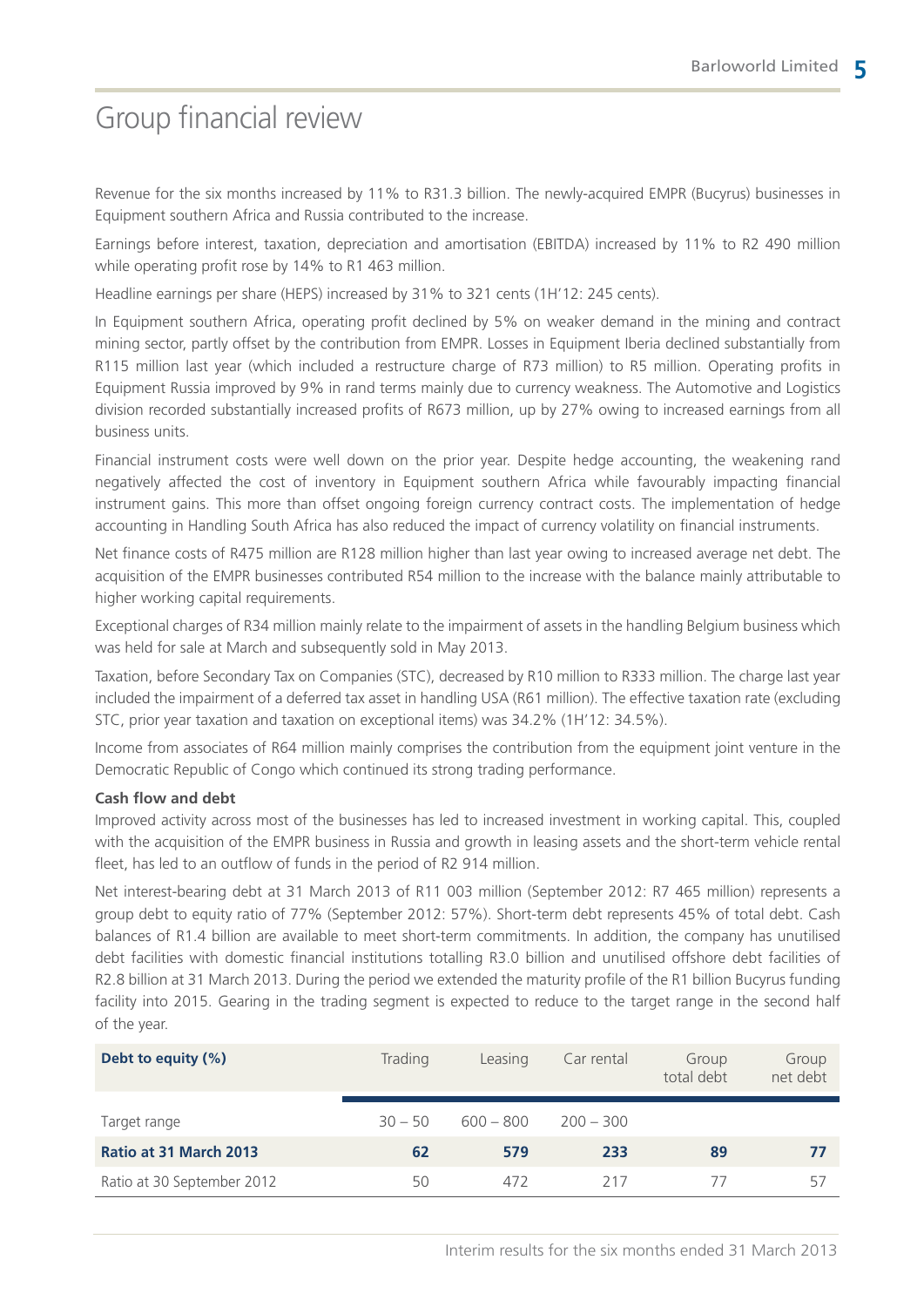#### **6** Barloworld Limited

### Group financial review continued

The company's credit rating of A+ was recalibrated upwards to AA- (Stable Outlook) at the time the South African sovereign credit was downgraded by Fitch Ratings in January 2013 and was re-affirmed by Fitch following a formal credit review in February 2013.

Total assets employed by the group increased by R3 586 million in the six months to R39 396 million mainly due to increased working capital, the acquisitions in Russia and logistics and additions to the rental and leasing fleets.

#### **Going forward**

Deliveries of firm customer orders in the second half of the year will see a significant reduction in working capital and gearing by year end. This will also positively impact our financial returns for the full year.

**DG Wilson** Finance director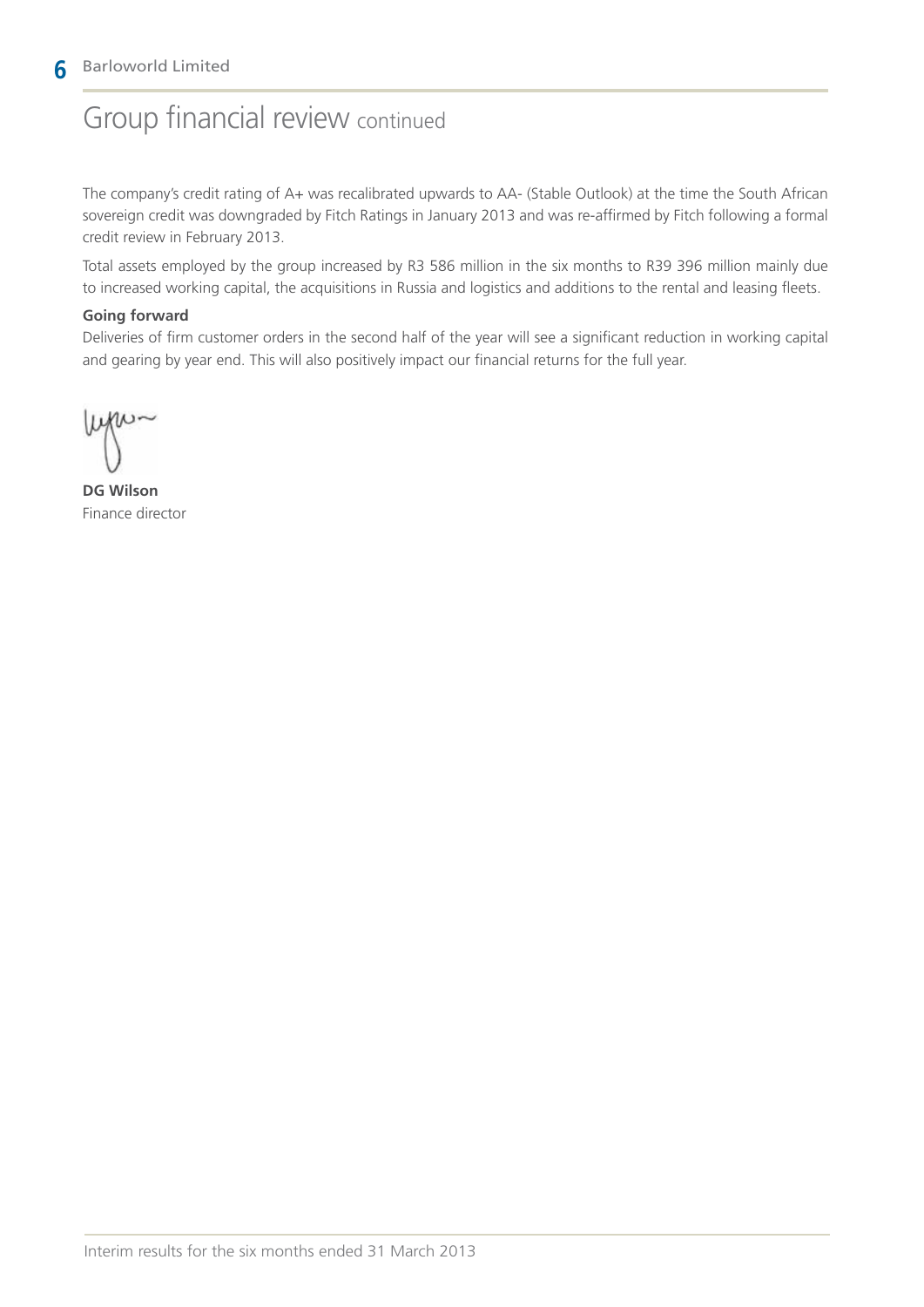# Operational reviews

#### **EQUIPMENT AND HANDLING**

|                                           | <b>Revenue</b>             |                               |                              | <b>Operating profit/(loss)</b> |                                      |                              | <b>Net operating</b><br>assets |                              |
|-------------------------------------------|----------------------------|-------------------------------|------------------------------|--------------------------------|--------------------------------------|------------------------------|--------------------------------|------------------------------|
|                                           |                            | Six months<br>ended           | Year<br>ended                |                                | Six months<br>Year<br>ended<br>ended |                              |                                |                              |
|                                           | 31 Mar<br>2013<br>Rm       | 31 Mar<br>2012<br><b>Rm</b>   | 30 Sept<br>2012<br><b>Rm</b> | 31 Mar<br>2013<br>Rm           | 31 Mar<br>2012<br><b>Rm</b>          | 30 Sept<br>2012<br><b>Rm</b> | 31 Mar<br>2013<br>Rm           | 30 Sept<br>2012<br><b>Rm</b> |
| <b>Equipment</b>                          | 13 672                     | 186<br>11                     | 24 273                       | 806                            | 718                                  | 1740                         | 13 828                         | 10 600                       |
| - Southern Africa<br>– Europe<br>– Russia | 9 0 21<br>2 4 6 4<br>2 187 | 7 5 4 8<br>1 9 9 3<br>1 6 4 5 | 16 326<br>4 1 8 0<br>3767    | 654<br>(5)<br>157              | 689<br>(115)<br>144                  | 1 5 3 5<br>(139)<br>344      | 8 5 7 3<br>2 2 3 6<br>3019     | 6587<br>2 1 7 7<br>1836      |
| <b>Handling</b>                           | 1 3 2 9                    | 2 7 9 0                       | 4774                         | 36                             | 28                                   | 38                           | 920                            | 733                          |
|                                           | 15 001                     | 13 976                        | 29 047                       | 842                            | 746                                  | 1778                         | 14 748                         | 11 333                       |
| Share of associate income                 |                            |                               |                              | 67                             | 35                                   | 148                          |                                |                              |

Equipment southern Africa faced weaker trading conditions caused by global economic uncertainties, decreasing commodity prices and upheaval in the South African mining industry. The acquisition of the EMPR (Bucyrus) business during the second half of the 2012 financial year provided a significant source of incremental revenue, albeit at lower margins. Operating profit for the half-year was also adversely affected by currency adjustments to cost of sales in a period of rand weakness, which favourably impacted financial instruments gains.

In terms of major projects, we were awarded a R1.3 billion contract by Swakop Uranium for the greenfield Husab Uranium Project in Namibia. We have also signed an agreement with the Sishen Iron Ore Company for the trial of six 795F AC trucks, Caterpillar's first Electric Drive Truck. A R0.5 billion Caterpillar equipment order was secured from B2Gold Corp for their Otjikoto project. The fleet to be supplied will include mining trucks, wheel loaders, and support equipment, with the first half of the fleet being delivered during 2013, and the balance during 2014 and 2015.

The slowdown in global mining has had an impact on our firm order book which, at R5.2 billion, is slightly less than the R5.3 billion at September last year. We are, however, seeing an increase in activity in the construction sector driven by municipal and provincial government in South Africa.

Despite further reductions in the machine industry in Iberia, the Spanish operations successfully delivered additional portions of the large mining packages outstanding in the previous financial year. The operations have maintained market share within their regions and results have benefited from an absence of restructuring costs in the period. Management has been able to transfer service technicians on fixed contracts to a number of countries in support of customers, primarily in Africa, which is allowing us to maintain the Iberian region's technical capacity.

Equipment Russia produced a solid result with revenues up 18% in dollar terms from the previous year driven by mining activity in the gold and nickel sectors. Operating profit was impacted by an increase in headcount, EMPR acquisition costs and facility-related expenses as we continue to invest for future growth. There remains a number of significant potential mining and construction contracts in the pipeline.

In the Handling operations, the market for forklift trucks was flat in South Africa and shrank in Europe. Operating profits grew strongly in South Africa, aided by an improved sales mix and favourable currency variances and showed solid growth in The Netherlands, bolstered by cost reductions and improved equipment margins.

The prior period included profits of £1.4 million from the Handling US and UK businesses which have now been sold. The Belgian business, which broke even in the period, was sold effective 8 May, generating net proceeds of €7.5 million.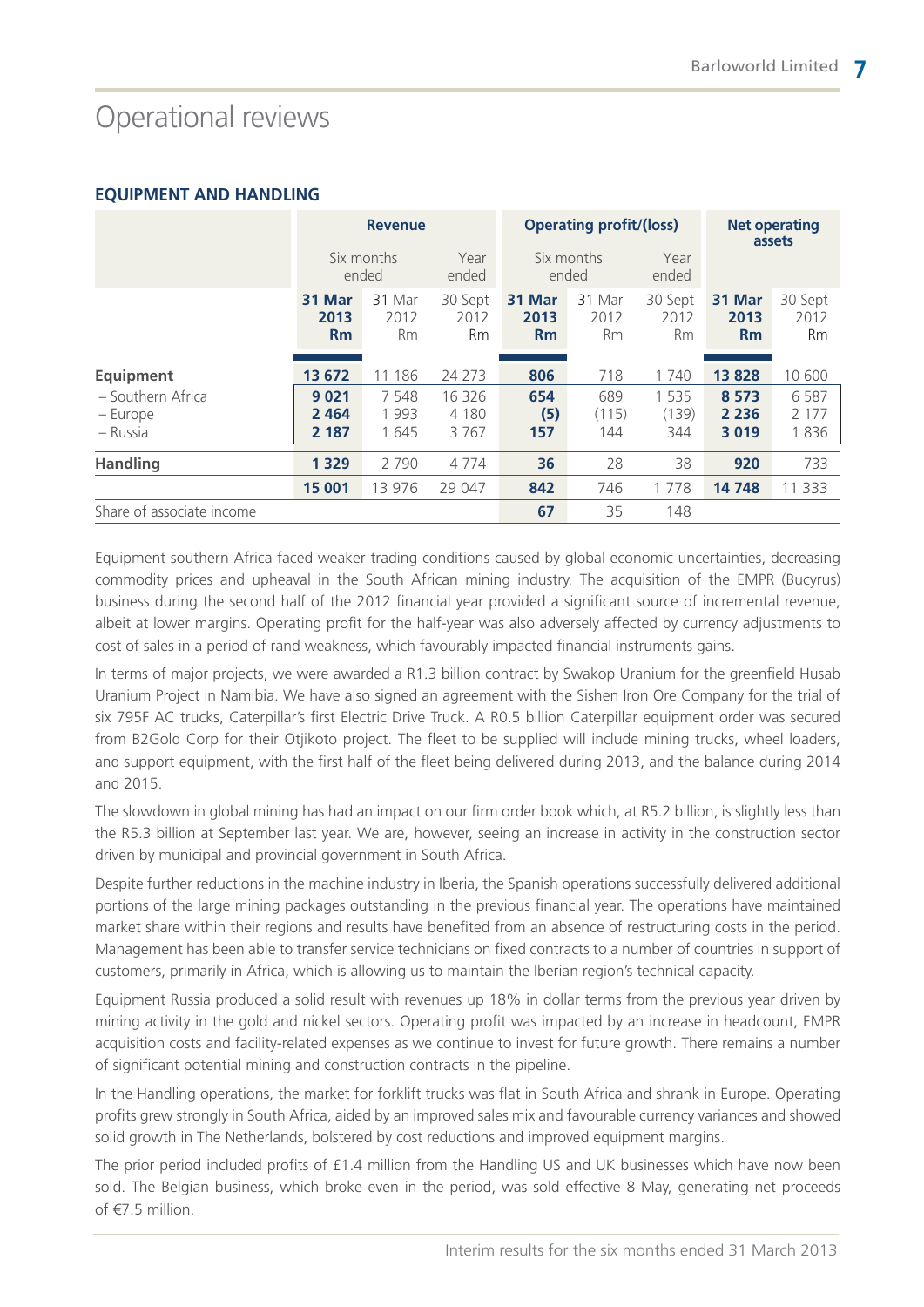### Operational reviews continued

#### **AUTOMOTIVE AND LOGISTICS**

|                                                 | <b>Revenue</b>       |                             |                              |                      | <b>Operating profit/(loss)</b> |                              |                      | <b>Net operating</b><br>assets |
|-------------------------------------------------|----------------------|-----------------------------|------------------------------|----------------------|--------------------------------|------------------------------|----------------------|--------------------------------|
|                                                 |                      | Six months<br>ended         | Year<br>ended                |                      | Six months<br>ended            | Year<br>ended                |                      |                                |
|                                                 | 31 Mar<br>2013<br>Rm | 31 Mar<br>2012<br><b>Rm</b> | 30 Sept<br>2012<br><b>Rm</b> | 31 Mar<br>2013<br>Rm | 31 Mar<br>2012<br><b>Rm</b>    | 30 Sept<br>2012<br><b>Rm</b> | 31 Mar<br>2013<br>Rm | 30 Sept<br>2012<br><b>Rm</b>   |
| Car rental<br><b>Southern Africa</b>            | 2019                 | 1 7 7 7                     | 3 5 5 5                      | 163                  | 144                            | 251                          | 2 1 6 3              | 1966                           |
| <b>Motor retail</b>                             | 10858                | 9623                        | 20 25 6                      | 258                  | 206                            | 479                          | 3 3 4 8              | 3 0 9 6                        |
| - Southern Africa<br>- Australia                | 8 1 5 9<br>2 6 9 9   | 7 2 4 0<br>2 3 8 3          | 15 209<br>5 0 4 7            | 206<br>52            | 161<br>45                      | 352<br>127                   | 1886<br>1462         | 1 669<br>1 427                 |
| <b>Fleet services</b><br><b>Southern Africa</b> | 1 3 0 9              | 1 0 4 3                     | 2 2 9 4                      | 208                  | 144                            | 349                          | 2913                 | 2 5 8 7                        |
| <b>Logistics</b>                                | 2 1 1 3              | 1 6 9 2                     | 3 3 8 5                      | 44                   | 37                             | 73                           | 988                  | 354                            |
| - Southern Africa                               | 1688                 | 1 2 8 2                     | 2 5 3 5                      | 64                   | 52                             | 92                           | 871                  | 224                            |
| - Europe, Middle East and Asia                  | 425                  | 410                         | 850                          | (20)                 | (15)                           | (19)                         | 117                  | 130                            |
|                                                 | 16 299               | 14 135                      | 29 4 9 0                     | 673                  | 531                            | 1 1 5 2                      | 9412                 | 8 0 0 3                        |
| Share of associate loss                         |                      |                             |                              | (3)                  | (4)                            | (7)                          |                      |                                |

The division produced another record result in a competitive trading environment. The operating margin improved to 4.1% from 3.8% in the prior period. The division continued to generate strong operating cash flows which have been invested in strategic acquisitions and organic growth. Growing revenue by 15% improved the operating profit by 27%.

Avis Rent a Car southern Africa improved operating profit by 13% despite a slower turnaround than expected in the luxury coach charter operation. The business achieved good fleet utilisation, grew rental day volumes and slightly improved revenue per rental day, notwithstanding a surge in replacement segment volumes following the major hailstorm in Gauteng during the period.

The southern African motor retail operations delivered a strong result, growing operating profit by 28%. Improved margins and overall volumes, cost containment and a good finance and insurance contribution supported the result. The Australian operations continued to perform in line with expectations.

Avis Fleet Services produced an excellent result, improving operating profit by 44%. The business continued to expand through targeted growth in both the funded and non-funded fleets.

The logistics business has seen further improvements on the back of focused management actions. The establishment of BWTS, through merging our Dedicated Transport business with Manline Logistics, provides a platform for growth. The acquisition of a minority stake-in repositions the business in the environmental supply chain and waste management sector. Overall volumes and margins remain under pressure in the international businesses; however, opportunities to improve the mix of business continue to be progressed.

Associates include our Soweto and Sizwe BEE joint ventures, all of which performed in line with expectations. The Soweto Toyota and Soweto Volkswagen dealerships continue to improve and will take time to mature in this developing market.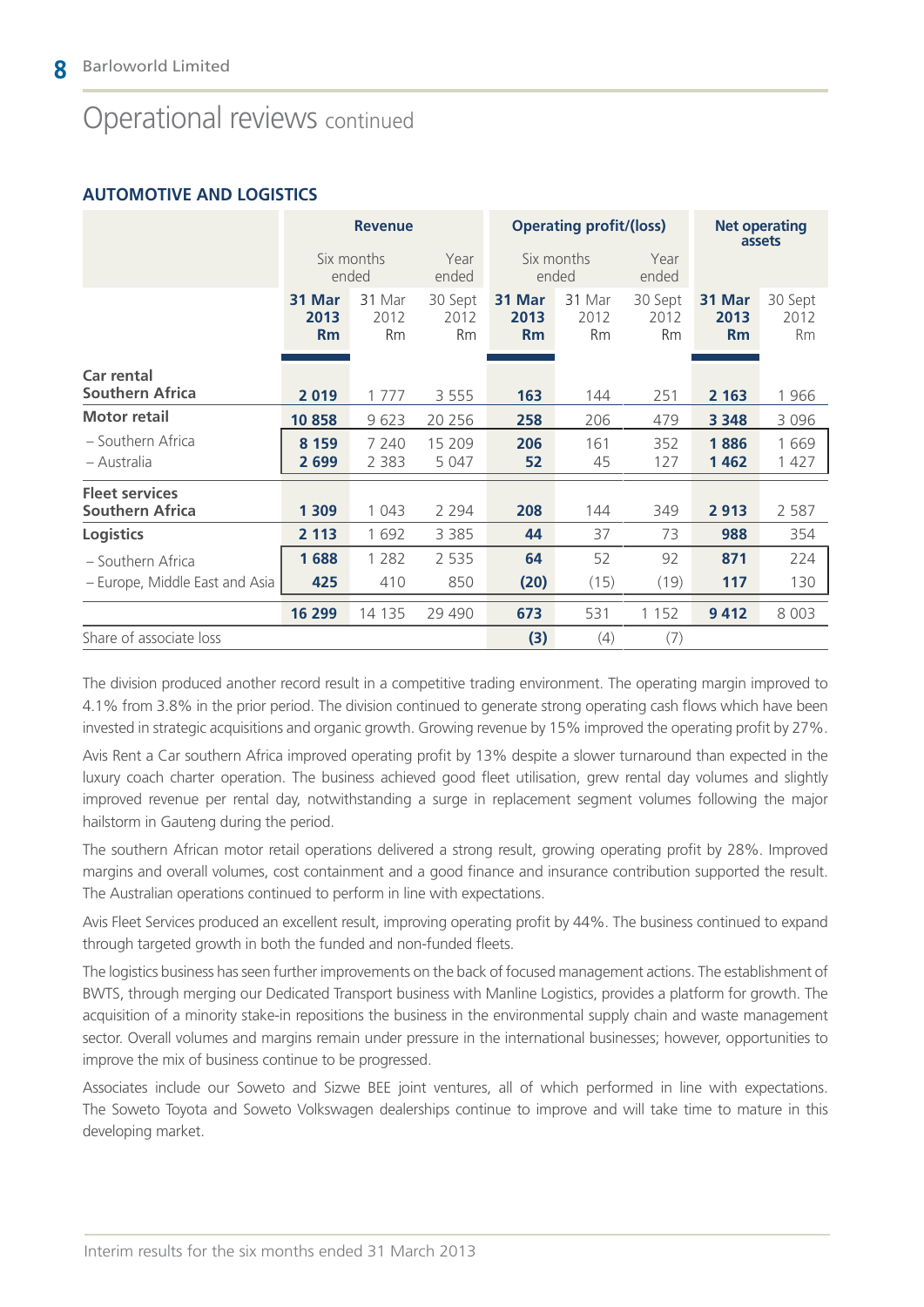|                               | <b>Revenue</b><br>Six months<br>ended |                      | Year<br>ended         | <b>Operating profit/(loss)</b><br>Year<br>Six months<br>ended<br>ended |                             | <b>Net operating</b><br>assets/(liabilities) |                      |                       |
|-------------------------------|---------------------------------------|----------------------|-----------------------|------------------------------------------------------------------------|-----------------------------|----------------------------------------------|----------------------|-----------------------|
|                               | 31 Mar<br>2013<br><b>Rm</b>           | 31 Mar<br>2012<br>Rm | 30 Sept<br>2012<br>Rm | 31 Mar<br>2013<br>Rm                                                   | 31 Mar<br>2012<br><b>Rm</b> | 30 Sept<br>2012<br><b>Rm</b>                 | 31 Mar<br>2013<br>Rm | 30 Sept<br>2012<br>Rm |
| - Southern Africa<br>– Europe | 10                                    | 10                   | 17                    | (50)<br>(2)                                                            | (56)<br>61                  | (10)<br>68                                   | 503<br>(1 207)       | 739<br>154)           |
|                               | 10                                    | 10                   | 17                    | (52)                                                                   | 5                           | 58                                           | (704)                | (415)                 |

#### **CORPORATE**

In Europe a change in the statutory measure for inflation on UK pension increases reduced the company's pension fund liability giving rise to a once-off benefit to operating profit in 2012 of R74 million (£6.1 million).

#### **DIVIDEND DECLARATION**

#### **Dividend number 169**

Notice is hereby given that interim dividend number 169 of 96 cents (gross) per ordinary share in respect of the six months ended 31 March 2013 has been declared subject to the applicable dividends tax levied in terms of the Income Tax Act (Act No 58 of 1962)(as amended) (the Income Tax Act).

In accordance with paragraphs  $11.17(a)(i)$  to  $(x)$  and  $11.17(c)$  of the JSE Listings Requirements the following additional information is disclosed:

- The dividend has been declared out of income reserves;
- Local dividends tax rate is 15% (fifteen per centum);
- There are no Secondary Tax on Companies (STC) credits utilised;
- Barloworld has 231 106 257 ordinary shares in issue;
- The gross local dividend amount is 96 cents per ordinary share;
- The net dividend amount is 81.6 cents per share.

In compliance with the requirements of Strate and the JSE Limited, the following dates are applicable:

- 
- Last day to trade cum dividend Friday, 7 June 2013
- 
- 
- 

Share certificates may not be dematerialised or rematerialised between Monday, 10 June 2013 and Friday, 14 June 2013, both days inclusive.

On behalf of the board

**LP Manaka** *Group company secretary*

• Dividend declared Monday, 20 May 2013 • Shares trade ex-dividend Monday, 10 June 2013 • Record date **Friday, 14 June 2013** • Payment date Tuesday, 18 June 2013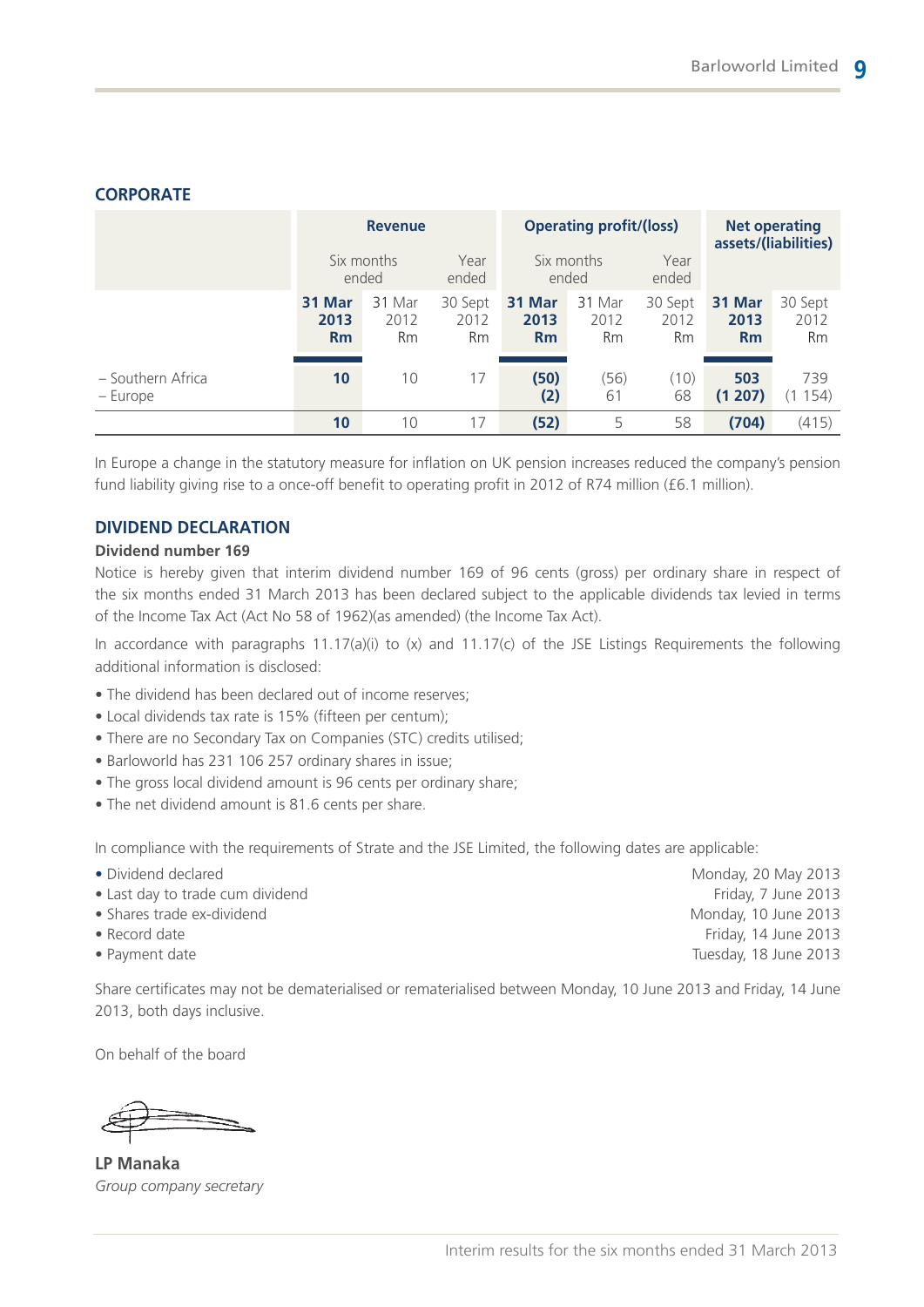# Condensed consolidated income statement

|                                                            |              | <b>Six months ended</b>                 | Year ended                              |                                         |
|------------------------------------------------------------|--------------|-----------------------------------------|-----------------------------------------|-----------------------------------------|
|                                                            | <b>Notes</b> | 31 Mar<br>2013<br><b>Reviewed</b><br>Rm | 31 Mar<br>2012<br>Reviewed<br><b>Rm</b> | 30 Sept<br>2012<br>Audited<br><b>Rm</b> |
| <b>Revenue</b>                                             |              | 31 310                                  | 28 121                                  | 58 554                                  |
| <b>Operating profit before items listed below (EBITDA)</b> |              | 2 4 9 0                                 | 2 2 4 4                                 | 4 9 0 5                                 |
| Depreciation                                               |              | (955)                                   | (911)                                   | (1806)                                  |
| Amortisation of intangible assets                          |              | (72)                                    | (51)                                    | (111)                                   |
| <b>Operating profit</b>                                    | 3            | 1 4 6 3                                 | 1 2 8 2                                 | 2 9 8 8                                 |
| Fair value adjustments on financial instruments            | 4            | 7                                       | (106)                                   | (93)                                    |
| Net finance costs and dividends received                   | 5            | (475)                                   | (347)                                   | (776)                                   |
| Profit before exceptional items                            |              | 995                                     | 829                                     | 2 1 1 9                                 |
| Exceptional items                                          | 6            | (34)                                    | (26)                                    | 190                                     |
| <b>Profit before taxation</b>                              |              | 961                                     | 803                                     | 2 3 0 9                                 |
| Taxation                                                   | 7            | (333)                                   | (343)                                   | (789)                                   |
| Secondary taxation on companies                            | 7            |                                         | (25)                                    | (26)                                    |
| <b>Profit after taxation</b>                               |              | 628                                     | 435                                     | 1494                                    |
| Income from associates and joint ventures                  |              | 64                                      | 31                                      | 141                                     |
| Net profit for the period                                  |              | 692                                     | 466                                     | 1 6 3 5                                 |
| Net profit attributable to:                                |              |                                         |                                         |                                         |
| Owners of Barloworld Limited                               |              | 643                                     | 429                                     | 1 5 5 9                                 |
| Non-controlling interests in subsidiaries                  |              | 49                                      | 37                                      | 76                                      |
|                                                            |              | 692                                     | 466                                     | 1 6 3 5                                 |
| Earnings per share^ (cents)                                |              |                                         |                                         |                                         |
| – basic                                                    |              | 305.3                                   | 203.4                                   | 739.9                                   |
| - diluted                                                  |              | 304.2                                   | 202.1                                   | 734.5                                   |

*^ Refer note 2 for details of headline earnings per share calculation.*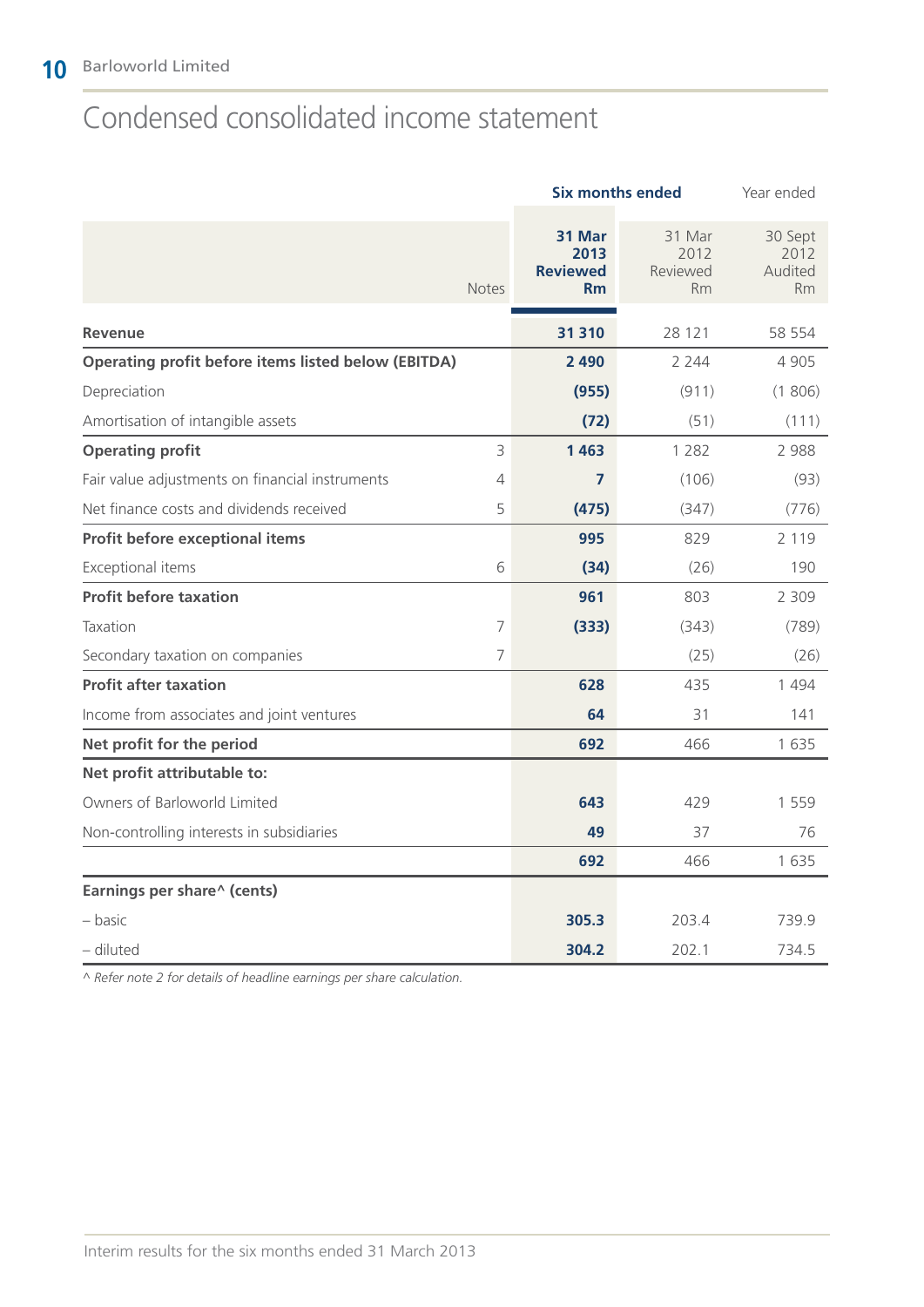# Condensed consolidated statement of comprehensive income

|                                                                                             | <b>Six months ended</b>                        |                                         | Year ended                              |
|---------------------------------------------------------------------------------------------|------------------------------------------------|-----------------------------------------|-----------------------------------------|
|                                                                                             | 31 Mar<br>2013<br><b>Reviewed</b><br><b>Rm</b> | 31 Mar<br>2012<br>Reviewed<br><b>Rm</b> | 30 Sept<br>2012<br>Audited<br><b>Rm</b> |
| Profit for the period                                                                       | 692                                            | 466                                     | 1635                                    |
| Items that may be reclassified subsequently to profit<br>or loss:                           | 779                                            | (439)                                   | (452)                                   |
| Exchange gain/(loss) on translation of foreign operations                                   | 744                                            | (277)                                   | 276                                     |
| Translation reserves realised on the disposal of foreign<br>joint ventures and subsidiaries |                                                |                                         | (593)                                   |
| Gain/(loss) on cash flow hedges                                                             | 48                                             | (225)                                   | (178)                                   |
| Deferred taxation on cash flow hedges                                                       | (13)                                           | 63                                      | 43                                      |
| Items that will not be reclassified to profit or loss:                                      |                                                | (9)                                     | (133)                                   |
| Actuarial losses on post-retirement benefit obligations                                     |                                                | (9)                                     | (149)                                   |
| Taxation effect                                                                             |                                                |                                         | 16                                      |
| Other comprehensive income for the period                                                   | 779                                            | (448)                                   | (585)                                   |
| Total comprehensive income for the period                                                   | 1471                                           | 18                                      | 1 0 5 0                                 |
| Total comprehensive income attributable to:                                                 |                                                |                                         |                                         |
| Owners of Barloworld Limited                                                                | 1422                                           | (19)                                    | 974                                     |
| Non-controlling interests in subsidiaries                                                   | 49                                             | 37                                      | 76                                      |
|                                                                                             | 1 4 7 1                                        | 18                                      | 1 0 5 0                                 |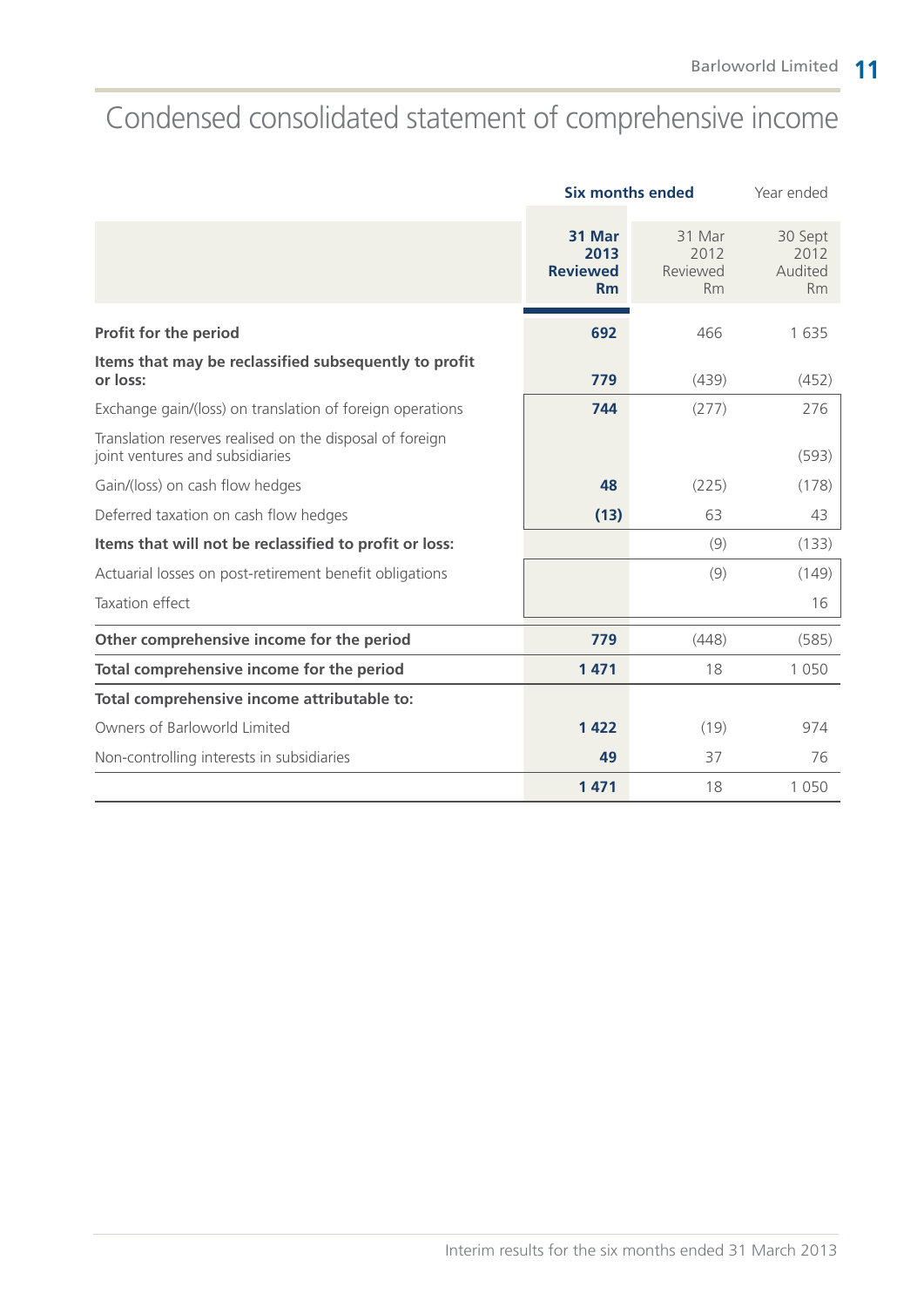# Condensed consolidated statement of financial position

|                                                                            |              | <b>Six months ended</b>                 | Year ended                              |                                         |
|----------------------------------------------------------------------------|--------------|-----------------------------------------|-----------------------------------------|-----------------------------------------|
|                                                                            | <b>Notes</b> | 31 Mar<br>2013<br><b>Reviewed</b><br>Rm | 31 Mar<br>2012<br>Reviewed<br><b>Rm</b> | 30 Sept<br>2012<br>Audited<br><b>Rm</b> |
|                                                                            |              |                                         |                                         |                                         |
| <b>ASSETS</b>                                                              |              |                                         |                                         |                                         |
| <b>Non-current assets</b>                                                  |              | 14 882<br>10 584                        | 12 3 6 9<br>8774                        | 13 470<br>9 4 7 3                       |
| Property, plant and equipment<br>Goodwill                                  |              | 1821                                    | 2 0 7 1                                 | 1759                                    |
| Intangible assets                                                          |              | 1 2 6 5                                 | 398                                     | 1 0 4 9                                 |
| Investment in associates and joint ventures                                | 8            | 527                                     | 305                                     | 430                                     |
| Finance lease receivables                                                  |              | 82                                      | 98                                      | 125                                     |
| Long-term financial assets                                                 | 9            | 73                                      | 147                                     | 97                                      |
| Deferred taxation assets                                                   |              | 530                                     | 576                                     | 537                                     |
| <b>Current assets</b>                                                      |              | 24 221                                  | 19510                                   | 22 340                                  |
| Vehicle rental fleet                                                       |              | 2 0 3 8                                 | 1955                                    | 1 908                                   |
| Inventories                                                                |              | 12 401                                  | 9 3 7 2                                 | 10855                                   |
| Trade and other receivables                                                |              | 8 0 6 4                                 | 7 107                                   | 6916                                    |
| Taxation                                                                   |              | 9                                       | 23                                      | 37                                      |
| Cash and cash equivalents                                                  | 15           | 1709                                    | 1 0 5 3                                 | 2 6 2 4                                 |
| Assets classified as held for sale                                         | 10           | 293                                     | 636                                     |                                         |
| <b>Total assets</b>                                                        |              | 39 396                                  | 32 515                                  | 35 810                                  |
| <b>EQUITY AND LIABILITIES</b>                                              |              |                                         |                                         |                                         |
| Capital and reserves                                                       |              |                                         |                                         |                                         |
| Share capital and premium                                                  |              | 311                                     | 305                                     | 309                                     |
| Other reserves                                                             |              | 3 0 3 0                                 | 2 5 8 6                                 | 2 4 3 3                                 |
| Retained income                                                            |              | 10 4 45                                 | 9 2 7 5                                 | 10 127                                  |
| <b>Interest of shareholders of Barloworld Limited</b>                      |              | 13786                                   | 12 166                                  | 12 869                                  |
| Non-controlling interest                                                   |              | 439                                     | 277                                     | 298                                     |
| <b>Interest of all shareholders</b>                                        |              | 14 2 25                                 | 12 443                                  | 13 167                                  |
| <b>Non-current liabilities</b>                                             |              | 9 0 8 7                                 | 7 5 5 8                                 | 8 9 6 4                                 |
| Interest-bearing                                                           |              | 6950                                    | 5 9 7 1                                 | 7 0 4 8                                 |
| Deferred taxation liabilities                                              |              | 427                                     | 197                                     | 371                                     |
| Provisions                                                                 |              | 197                                     | 254                                     | 254                                     |
| Other non-current liabilities                                              |              | 1513                                    | 1 1 3 6                                 | 1 2 9 1                                 |
| <b>Current liabilities</b>                                                 |              | 15 879                                  | 12 5 14                                 | 13 679                                  |
| Trade and other payables                                                   |              | 8 9 8 3                                 | 8 3 4 3                                 | 9 5 4 8                                 |
| Provisions                                                                 |              | 973                                     | 794                                     | 839                                     |
| Taxation                                                                   |              | 161                                     | 239                                     | 252                                     |
| Amounts due to bankers and short-term loans                                |              | 5762                                    | 3 1 3 8                                 | 3 0 4 0                                 |
| Liabilities directly associated with assets classified as<br>held for sale | 10           | 205                                     |                                         |                                         |
| <b>Total equity and liabilities</b>                                        |              | 39 396                                  | 32 515                                  | 35 810                                  |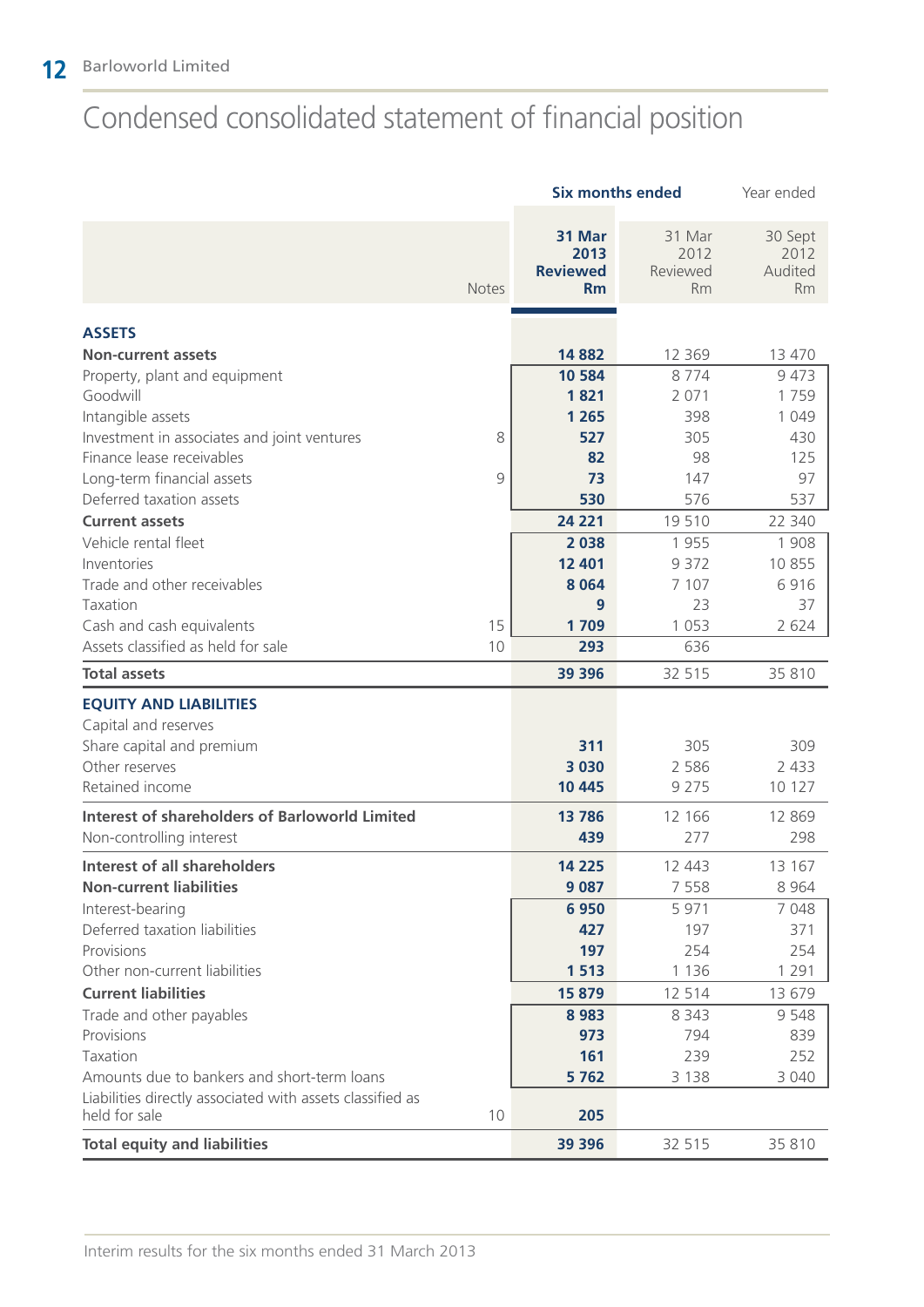# Condensed consolidated statement of changes in equity

|                                                                    | <b>Share capital</b><br>and premium<br><b>Rm</b> | <b>Other</b><br><b>reserves</b><br><b>Rm</b> | <b>Retained</b><br>income<br>Rm | <b>Attributable to</b><br><b>Barloworld</b><br><b>Limited</b><br>shareholders<br><b>Rm</b> | Non-<br>controlling<br><b>interest</b><br><b>Rm</b> | <b>Interest</b><br>of all<br>shareholders<br><b>Rm</b> |
|--------------------------------------------------------------------|--------------------------------------------------|----------------------------------------------|---------------------------------|--------------------------------------------------------------------------------------------|-----------------------------------------------------|--------------------------------------------------------|
| <b>Balance at</b><br>1 October 2011                                | 304                                              | 3 0 1 6                                      | 9 0 6 9                         | 12 3 8 9                                                                                   | 263                                                 | 12 652                                                 |
| Total comprehensive<br>income for the period                       |                                                  | (448)                                        | 429                             | (19)                                                                                       | 37                                                  | 18                                                     |
| <b>Transactions with</b><br>owners, recorded<br>directly in equity |                                                  |                                              |                                 |                                                                                            |                                                     |                                                        |
| Other reserve movements                                            |                                                  | 18                                           |                                 | 18                                                                                         | $\overline{4}$                                      | 22                                                     |
| Dividends                                                          |                                                  |                                              | (223)                           | (223)                                                                                      | (27)                                                | (250)                                                  |
| Shares issued in<br>current period                                 | 1                                                |                                              |                                 | 1                                                                                          |                                                     | 1                                                      |
| <b>Balance at</b><br><b>31 March 2012</b><br>(Reviewed)            | 305                                              | 2 5 8 6                                      | 9 2 7 5                         | 12 166                                                                                     | 277                                                 | 12 443                                                 |
| Total comprehensive<br>income for the period                       |                                                  | (4)                                          | 997                             | 993                                                                                        | 39                                                  | 1 0 3 2                                                |
| <b>Transactions with</b><br>owners, recorded<br>directly in equity |                                                  |                                              |                                 |                                                                                            |                                                     |                                                        |
| Other reserve movements                                            |                                                  | (149)                                        | 25                              | (124)                                                                                      | 5                                                   | (119)                                                  |
| Dividends                                                          |                                                  |                                              | (170)                           | (170)                                                                                      | (23)                                                | (193)                                                  |
| Treasury shares issued                                             | 3                                                |                                              |                                 | 3                                                                                          |                                                     | 3                                                      |
| Shares issued in<br>current period                                 | 1                                                |                                              |                                 | 1                                                                                          |                                                     | 1                                                      |
| <b>Balance at</b><br>30 September 2012<br>(Audited)                | 309                                              | 2 4 3 3                                      | 10 127                          | 12 869                                                                                     | 298                                                 | 13 167                                                 |
| Total comprehensive<br>income for the period                       |                                                  | 779                                          | 643                             | 1 4 2 2                                                                                    | 49                                                  | 1 4 7 1                                                |
| <b>Transactions with</b><br>owners, recorded<br>directly in equity |                                                  |                                              |                                 |                                                                                            |                                                     |                                                        |
| Other reserve movements                                            |                                                  | 27                                           | (5)                             | 22                                                                                         | 1                                                   | 23                                                     |
| Purchase of shares in<br>subsidiaries                              |                                                  | (209)                                        |                                 | (209)                                                                                      | 129                                                 | (80)                                                   |
| Dividends                                                          |                                                  |                                              | (320)                           | (320)                                                                                      | (38)                                                | (358)                                                  |
| Shares issued in<br>current period                                 | $\overline{2}$                                   |                                              |                                 | $\overline{2}$                                                                             |                                                     | $\overline{2}$                                         |
| <b>Balance at</b><br>31 March 2013<br>(Reviewed)                   | 311                                              | 3 0 3 0                                      | 10 4 45                         | 13 786                                                                                     | 439                                                 | 14 2 25                                                |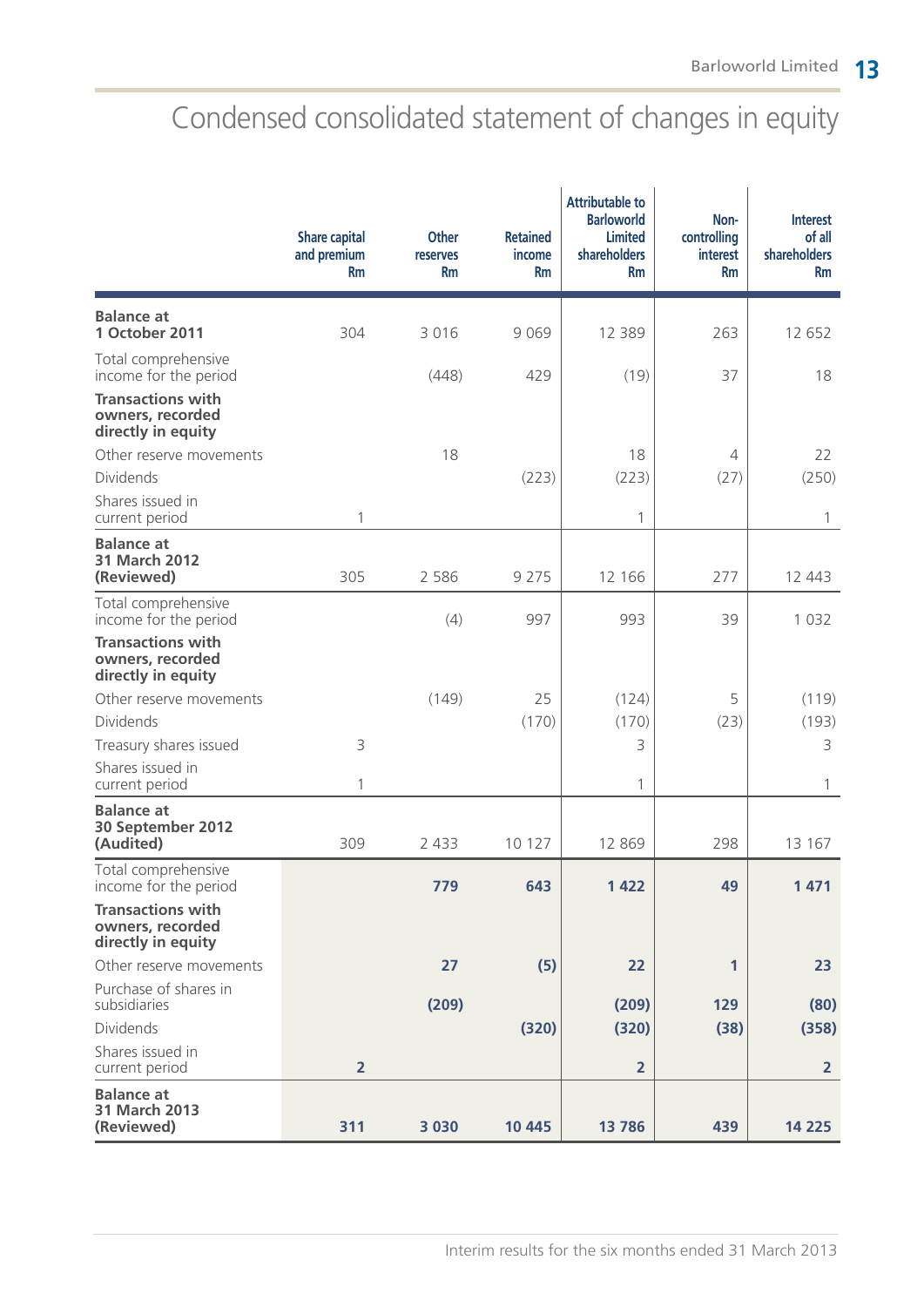# Condensed consolidated statement of cash flows

|                                                                                    |              | <b>Six months ended</b>                 | Year ended                              |                                         |
|------------------------------------------------------------------------------------|--------------|-----------------------------------------|-----------------------------------------|-----------------------------------------|
|                                                                                    | <b>Notes</b> | 31 Mar<br>2013<br><b>Reviewed</b><br>Rm | 31 Mar<br>2012<br>Reviewed<br><b>Rm</b> | 30 Sept<br>2012<br>Audited<br><b>Rm</b> |
| <b>Cash flow from operating activities</b>                                         |              |                                         |                                         |                                         |
| Operating cash flows before movements in<br>working capital                        |              | 2 6 5 3                                 | 2 3 8 4                                 | 5 1 9 9                                 |
| Increase in working capital                                                        |              | (2408)                                  | (3574)                                  | (3 128)                                 |
| Cash generated from operations before investment<br>in rental assets               |              | 245                                     | (1 190)                                 | 2 0 7 1                                 |
| Net investment in fleet leasing and equipment<br>rental assets                     | 11           | (702)                                   | (685)                                   | (1481)                                  |
| Net investment in vehicle rental fleet                                             | 11           | (406)                                   | (470)                                   | (633)                                   |
| <b>Cash utilised in operations</b>                                                 |              | (863)                                   | (2345)                                  | (43)                                    |
| Realised fair value adjustments on financial instruments                           |              | 55                                      | (33)                                    | (19)                                    |
| Finance costs and investment income                                                |              | (407)                                   | (308)                                   | (696)                                   |
| Taxation paid                                                                      |              | (378)                                   | (295)                                   | (596)                                   |
| <b>Cash outflow from operations</b>                                                |              | (1593)                                  | (2981)                                  | (1354)                                  |
| Dividends paid (including non-controlling interest)                                | 12           | (358)                                   | (250)                                   | (443)                                   |
| Net cash applied to operating activities                                           |              | (1951)                                  | (3 231)                                 | (1797)                                  |
| Net cash applied to investing activities                                           |              | (963)                                   | (231)                                   | (1 120)                                 |
| Acquisition of subsidiaries, investments and intangibles                           | 13           | (594)                                   | (88)                                    | (1589)                                  |
| Proceeds on disposal of subsidiaries, investments,<br>intangibles and loans repaid | 14           |                                         | 7                                       | 931                                     |
| Net investment in leasing receivables                                              |              | (5)                                     | 33                                      | 98                                      |
| Acquisition of property, plant and equipment                                       |              | (417)                                   | (327)                                   | (824)                                   |
| Proceeds on disposal of property, plant and equipment                              |              | 53                                      | 144                                     | 264                                     |
| Net cash outflow before financing activities                                       |              | (2914)                                  | (3462)                                  | (2917)                                  |
| Net cash from financing activities                                                 |              | 1902                                    | 1790                                    | 2 7 1 5                                 |
| Ordinary shares issued                                                             |              | 1                                       | 1                                       | 2                                       |
| Shares repurchased for forfeitable share plan                                      |              |                                         |                                         | (24)                                    |
| Purchase of non-controlling interest                                               |              | (125)                                   |                                         |                                         |
| Increase in interest-bearing liabilities                                           |              | 2026                                    | 1789                                    | 2 7 3 7                                 |
| Net decrease in cash and cash equivalents                                          |              | (1012)                                  | (1672)                                  | (202)                                   |
| Cash and cash equivalents at beginning of period                                   |              | 2 6 2 4                                 | 2 7 5 4                                 | 2 7 5 4                                 |
| Effect of foreign exchange rate movements                                          |              | 113                                     | (29)                                    | 72                                      |
| Effect of cash balances held for sale                                              |              | (16)                                    |                                         |                                         |
| Cash and cash equivalents at end of period                                         |              | 1709                                    | 1 0 5 3                                 | 2 6 2 4                                 |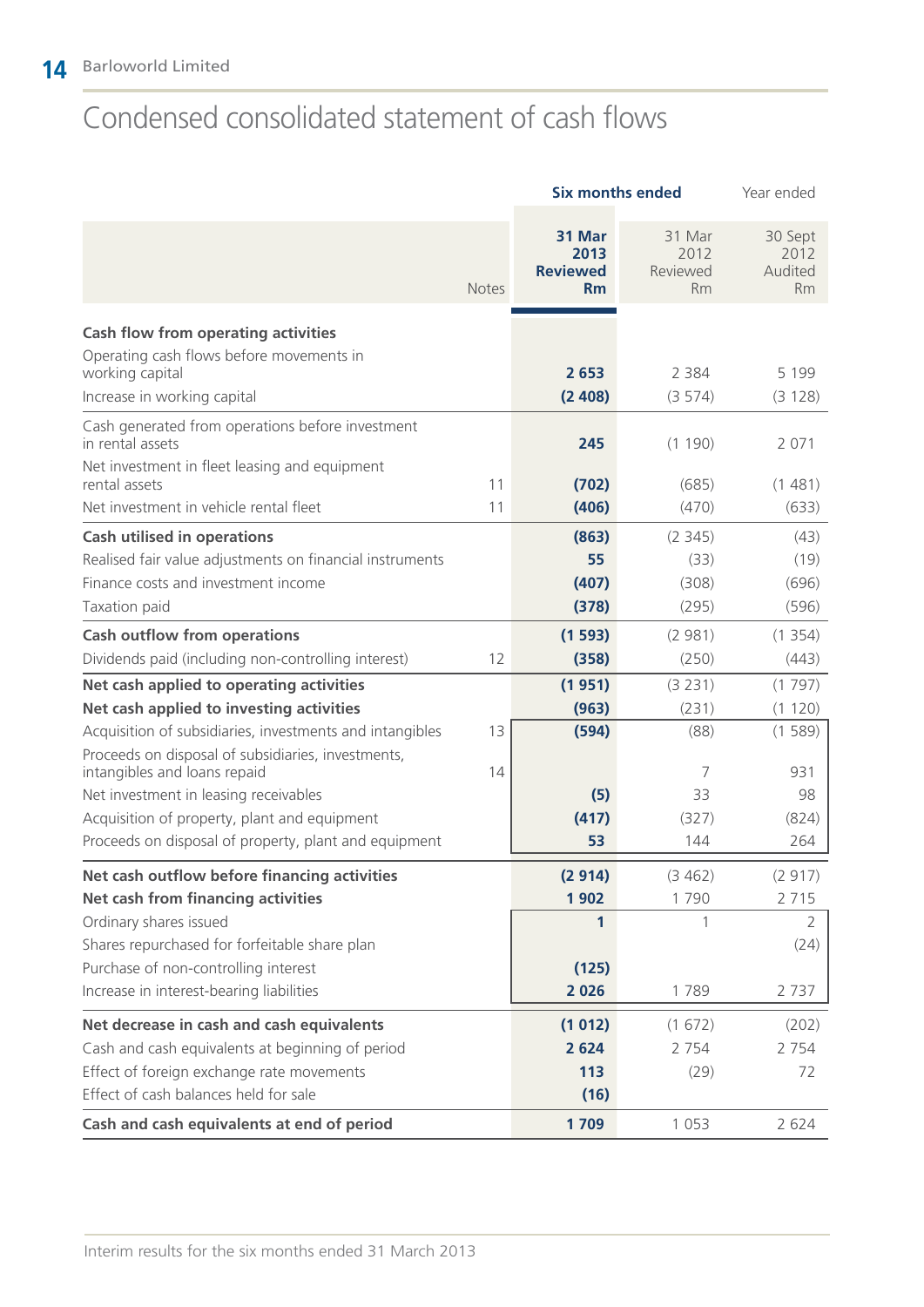# Notes to the condensed consolidated financial statements

#### **1. BASIS OF PREPARATION**

The condensed financial information has been prepared in accordance with the framework concepts and the measurement and recognition requirements of International Financial Reporting Standards (IFRS), IAS 34: Interim Financial Reporting and in compliance with the requirements of the Companies Act, No 71 of 2008 of South Africa. The report has been prepared using accounting policies that comply with IFRS which are consistent with those applied in the financial statements for the year ended 30 September 2012.

This report was prepared under the supervision of IG Stevens, BCom CA (SA), Group General Manager – Finance.

|                                                                                                  | <b>Six months ended</b>                 |                                         | <b>Year ended</b>                       |  |
|--------------------------------------------------------------------------------------------------|-----------------------------------------|-----------------------------------------|-----------------------------------------|--|
|                                                                                                  | 31 Mar<br>2013<br><b>Reviewed</b><br>Rm | 31 Mar<br>2012<br>Reviewed<br><b>Rm</b> | 30 Sept<br>2012<br>Audited<br><b>Rm</b> |  |
| <b>RECONCILIATION OF NET PROFIT TO HEADLINE</b><br><b>EARNINGS</b>                               |                                         |                                         |                                         |  |
| Net profit attributable to Barloworld shareholders                                               | 643                                     | 429                                     | 1 5 5 9                                 |  |
| Adjusted for the following:                                                                      |                                         |                                         |                                         |  |
| Loss/(profit) on disposal of subsidiaries and investments<br>(IAS 27)                            | 31                                      | 32                                      | (571)                                   |  |
| Profit on disposal of properties (IAS 16)                                                        |                                         | (14)                                    | (9)                                     |  |
| Loss on sale of plant and equipment excluding rental<br>assets (IAS 16)                          | $\overline{2}$                          | 1                                       | 2                                       |  |
| Impairment of goodwill (IFRS 3)                                                                  | $\overline{\mathbf{3}}$                 | 8                                       | 363                                     |  |
| Impairment of plant and equipment (IAS 16) and<br>intangibles (IAS 38)                           |                                         |                                         | 31                                      |  |
| Gross remeasurements excluded from headline<br>earnings                                          | 36                                      | 27                                      | (184)                                   |  |
| Taxation charge on disposal of subsidiaries (IAS 27)                                             | (3)                                     | 62                                      | 65                                      |  |
| Taxation benefit on impairment of plant and equipment<br>(IAS 16) and intangible assets (IAS 38) |                                         |                                         | (6)                                     |  |
| <b>Taxation effects of remeasurements</b>                                                        | (3)                                     | 62                                      | 59                                      |  |
| Non-controlling interest in subsidiaries<br>in remeasurements                                    |                                         | (2)                                     | (2)                                     |  |
| Net remeasurements excluded from headline<br>earnings                                            | 33                                      | 87                                      | (127)                                   |  |
| <b>Headline earnings</b>                                                                         | 676                                     | 516                                     | 1 4 3 2                                 |  |
| Weighted average number of ordinary shares in<br>issue during the period (000)                   |                                         |                                         |                                         |  |
| – basic                                                                                          | 210 636                                 | 210 946                                 | 210 693                                 |  |
| - diluted                                                                                        | 211 376                                 | 212 219                                 | 212 244                                 |  |
| Headline earnings per share (cents)                                                              |                                         |                                         |                                         |  |
| – basic                                                                                          | 320.9                                   | 244.6                                   | 679.7                                   |  |
| - diluted                                                                                        | 319.8                                   | 243.1                                   | 674.7                                   |  |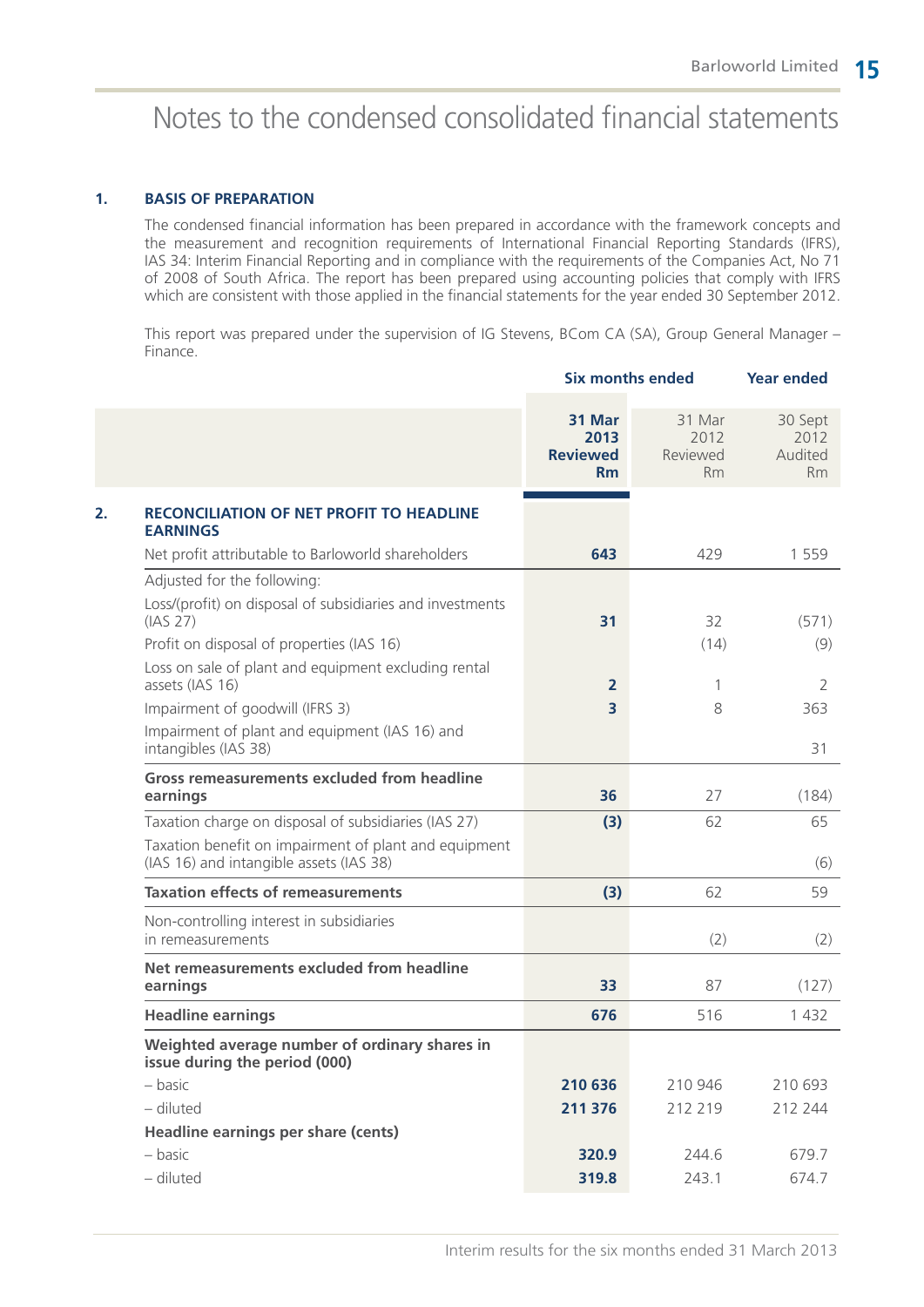### Notes to the condensed consolidated financial statements continued

|    |                                                                                       | <b>Six months ended</b>                 | <b>Year ended</b>                       |                                         |
|----|---------------------------------------------------------------------------------------|-----------------------------------------|-----------------------------------------|-----------------------------------------|
|    |                                                                                       | 31 Mar<br>2013<br><b>Reviewed</b><br>Rm | 31 Mar<br>2012<br>Reviewed<br><b>Rm</b> | 30 Sept<br>2012<br>Audited<br><b>Rm</b> |
| 3. | <b>OPERATING PROFIT</b>                                                               |                                         |                                         |                                         |
|    | Included in operating profit                                                          |                                         |                                         |                                         |
|    | Cost of sales (including allocation of depreciation)                                  | 25 195                                  | 22 3 3 3                                | 46 677                                  |
|    | Loss on disposal of other plant and equipment                                         | 2                                       | 1                                       | 19                                      |
|    | Amortisation of intangible assets in terms of IFRS 3<br><b>Business Combinations</b>  | 14                                      | 15                                      | 30                                      |
| 4. | <b>FAIR VALUE ADJUSTMENTS ON FINANCIAL</b>                                            |                                         |                                         |                                         |
|    | <b>INSTRUMENTS</b><br>Gains/(losses) arising from:                                    |                                         |                                         |                                         |
|    | Forward exchange contracts and other financial                                        |                                         |                                         |                                         |
|    | instruments                                                                           | $\overline{2}$                          | (109)                                   | (119)                                   |
|    | Translation of foreign currency monetary items                                        | 5                                       | 3                                       | 26                                      |
|    |                                                                                       | $\overline{7}$                          | (106)                                   | (93)                                    |
| 5. | <b>NET FINANCE COSTS AND DIVIDENDS RECEIVED</b>                                       |                                         |                                         |                                         |
|    | Total finance costs                                                                   | (493)                                   | (376)                                   | (827)                                   |
|    | Interest on financial assets not at fair value through<br>profit or loss              | 17                                      | 28                                      | 49                                      |
|    | <b>Net finance costs</b>                                                              | (476)                                   | (348)                                   | (778)                                   |
|    | Dividends - listed and unlisted investments                                           | 1                                       | 1                                       | 2                                       |
|    |                                                                                       | (475)                                   | (347)                                   | (776)                                   |
| 6. | <b>EXCEPTIONAL ITEMS</b>                                                              |                                         |                                         |                                         |
|    | (Loss)/profit on acquisitions and disposal of properties,                             |                                         |                                         |                                         |
|    | investments and subsidiaries                                                          | (31)                                    | (16)                                    | 586                                     |
|    | Impairment of goodwill                                                                | (3)                                     | (8)                                     | (363)                                   |
|    | Impairment of investments                                                             |                                         | (2)                                     | (2)                                     |
|    | Impairment of property, plant and equipment<br><b>Gross exceptional (loss)/profit</b> |                                         |                                         | (31)                                    |
|    | Taxation charge on exceptional items                                                  | (34)                                    | (26)<br>(62)                            | 190                                     |
|    | Net exceptional (loss)/profit before                                                  | 3                                       |                                         | (59)                                    |
|    | non-controlling interest                                                              | (31)                                    | (88)                                    | 131                                     |
|    | Non-controlling interest on exceptional items                                         |                                         | $\overline{2}$                          | 2                                       |
|    | Net exceptional (loss)/profit                                                         | (31)                                    | (86)                                    | 133                                     |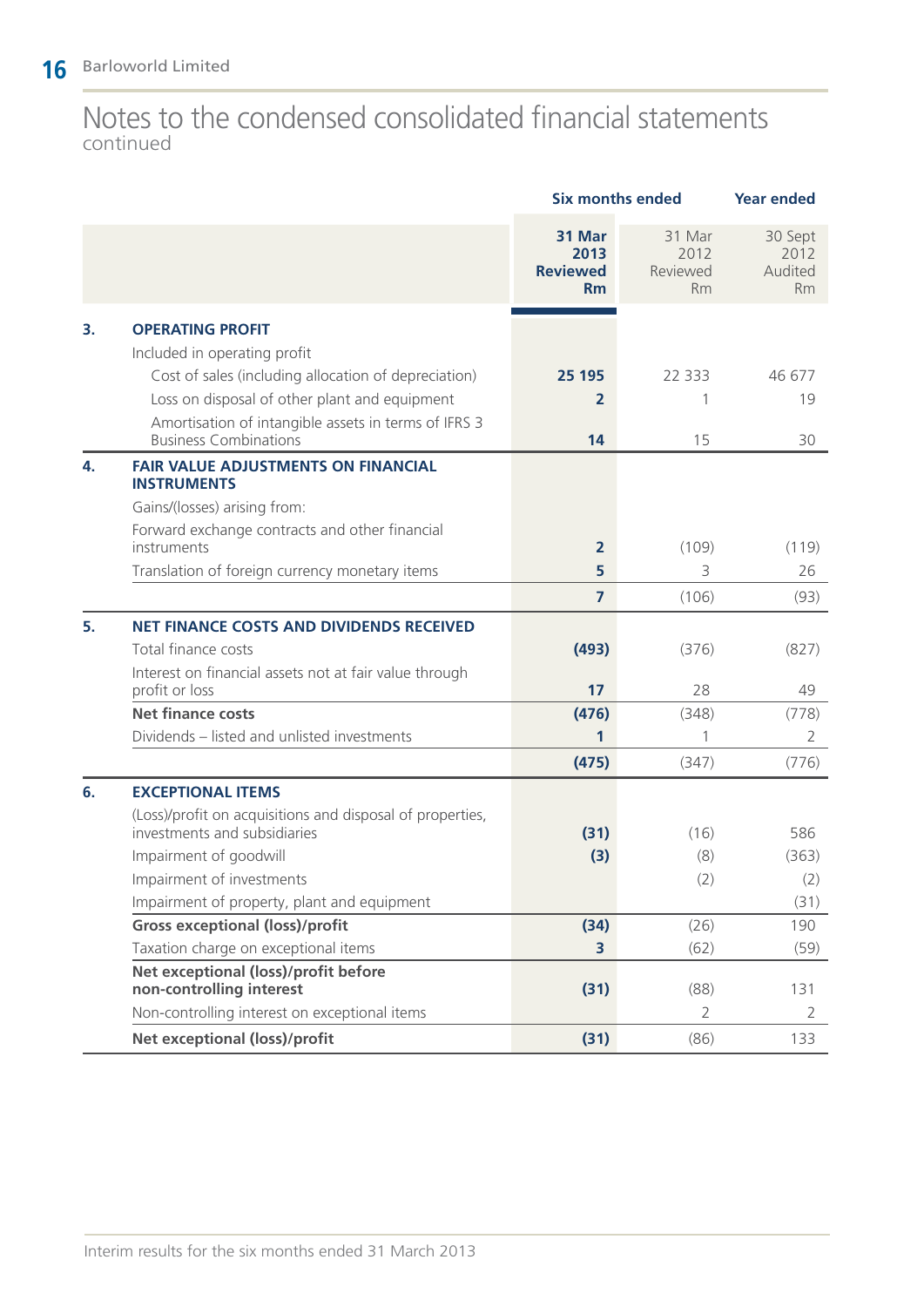|                  |                                                                                 | <b>Six months ended</b>                 | <b>Year ended</b>                       |                                         |
|------------------|---------------------------------------------------------------------------------|-----------------------------------------|-----------------------------------------|-----------------------------------------|
|                  |                                                                                 | 31 Mar<br>2013<br><b>Reviewed</b><br>Rm | 31 Mar<br>2012<br>Reviewed<br><b>Rm</b> | 30 Sept<br>2012<br>Audited<br><b>Rm</b> |
| $\overline{7}$ . | <b>TAXATION</b>                                                                 |                                         |                                         |                                         |
|                  | Taxation per income statement                                                   | (333)                                   | (343)                                   | (789)                                   |
|                  | Prior year taxation                                                             | $\overline{\mathbf{4}}$                 | 5                                       | (38)                                    |
|                  | Taxation on exceptional items                                                   | 3                                       | (62)                                    | (59)                                    |
|                  | Taxation on profit before STC, prior year taxation and<br>exceptional items     | (340)                                   | (286)                                   | (692)                                   |
|                  | Secondary taxation on companies                                                 |                                         | (25)                                    | (26)                                    |
|                  | Effective taxation rate excluding exceptional items, prior<br>year taxation (%) |                                         |                                         |                                         |
|                  | - excluding STC                                                                 | 34.2                                    | 34.5                                    | 32.7                                    |
|                  | - including STC                                                                 | 34.2                                    | 37.4                                    | 33.9                                    |
| 8.               | <b>VENTURES</b>                                                                 |                                         |                                         |                                         |
|                  | Joint ventures                                                                  | 268                                     | 161                                     | 253                                     |
|                  | Unlisted associates                                                             | 240                                     | 125                                     | 159                                     |
|                  |                                                                                 | 508                                     | 286                                     | 412                                     |
|                  | Loans and advances                                                              | 19                                      | 19                                      | 18                                      |
|                  |                                                                                 | 527                                     | 305                                     | 430                                     |
| 9.               | <b>LONG-TERM FINANCIAL ASSETS</b>                                               |                                         |                                         |                                         |
|                  | Listed investments*                                                             | $\mathbf{1}$                            | 9                                       | 7                                       |
|                  | Unlisted investments                                                            | 25                                      | 25                                      | 25                                      |
|                  |                                                                                 | 26                                      | 34                                      | 32                                      |
|                  | Other long-term financial assets                                                | 47                                      | 113                                     | 65                                      |
|                  |                                                                                 | 73                                      | 147                                     | 97                                      |

*\* PPC shares held amounting to R1 million (March 2012: R9 million and September 2012: R7 million) for the commitment to deliver PPC shares to option holders following the unbundling of PPC.*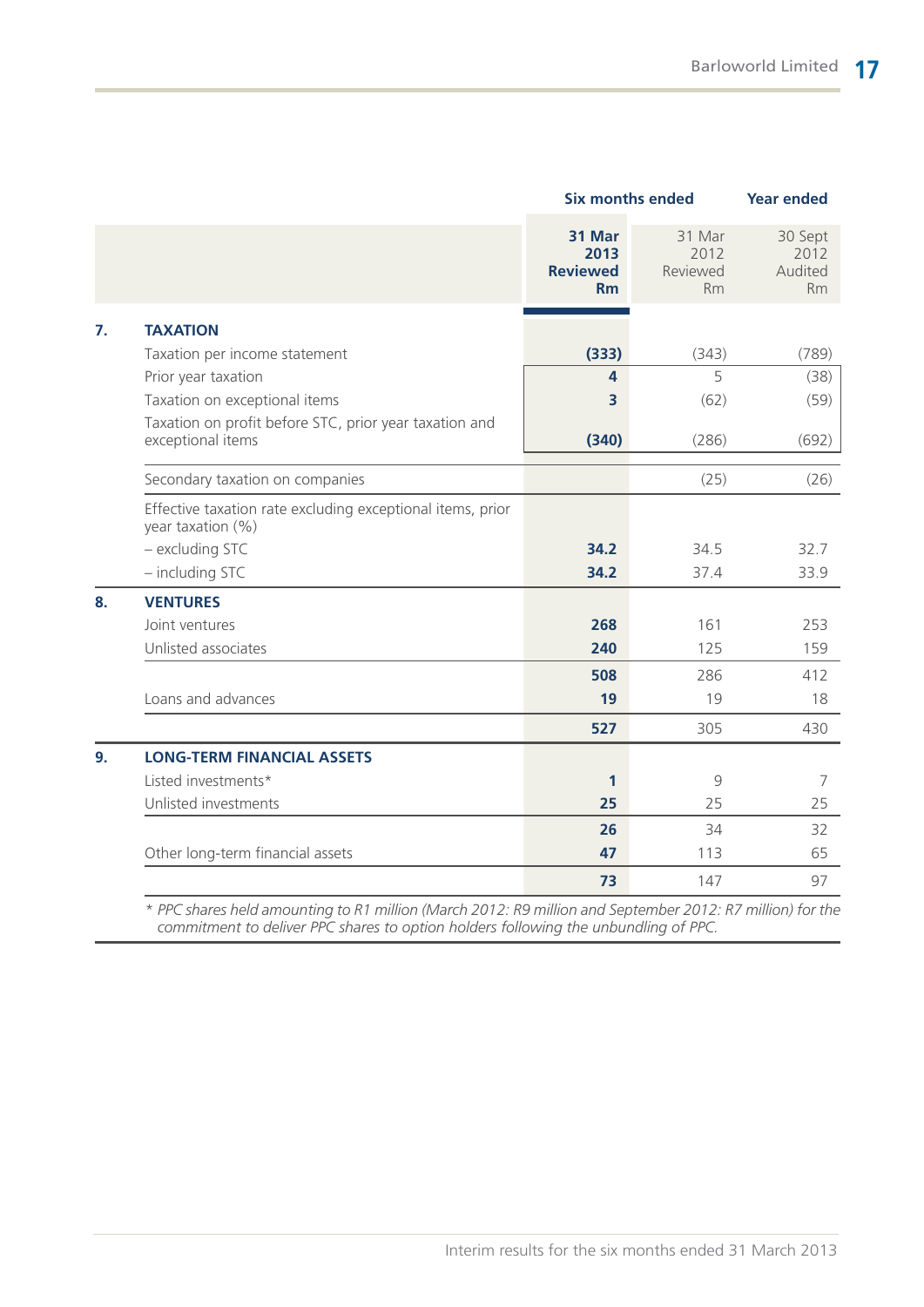### Notes to the condensed consolidated financial statements continued

|     |                                                                                                                                                                                                                                                                          | <b>Six months ended</b>                        |                                  | <b>Year ended</b>                       |
|-----|--------------------------------------------------------------------------------------------------------------------------------------------------------------------------------------------------------------------------------------------------------------------------|------------------------------------------------|----------------------------------|-----------------------------------------|
|     |                                                                                                                                                                                                                                                                          | 31 Mar<br>2013<br><b>Reviewed</b><br><b>Rm</b> | 31 Mar<br>2012<br>Reviewed<br>Rm | 30 Sept<br>2012<br>Audited<br><b>Rm</b> |
| 10. | <b>ASSETS CLASSIFIED AS HELD FOR SALE</b><br>The major classes of assets and liabilities<br>comprising the disposal group and other<br>assets classified as held for sale are as follows:<br>Property, plant and equipment<br>Inventories<br>Trade and other receivables | 44<br>83<br>150                                | 275<br>154<br>207                |                                         |
|     | Cash balances                                                                                                                                                                                                                                                            | 16                                             |                                  |                                         |
|     | Assets of disposal group held for sale<br>Trade and other payables<br>Other current and non-current liabilities<br>Interest-bearing liabilities                                                                                                                          | 293<br>(155)<br>(26)<br>(24)                   | 636                              |                                         |
|     | Total liabilities associated with assets classified as<br>held for sale                                                                                                                                                                                                  | (205)                                          |                                  |                                         |
|     | Net assets classified as held for sale                                                                                                                                                                                                                                   | 88                                             | 636                              |                                         |
|     | Per business segment:<br>Equipment<br>Handling                                                                                                                                                                                                                           | 88                                             | 9<br>627                         |                                         |
|     | <b>Total group</b>                                                                                                                                                                                                                                                       | 88                                             | 636                              |                                         |
| 11. | NET INVESTMENT IN FLEET LEASING AND<br><b>RENTAL ASSETS</b>                                                                                                                                                                                                              |                                                |                                  |                                         |
|     | Net investment in fleet leasing and equipment<br>rental assets                                                                                                                                                                                                           | (702)                                          | (685)                            | (1481)                                  |
|     | <b>Additions</b><br>Proceeds and transfers on disposals                                                                                                                                                                                                                  | (1356)<br>654                                  | (1 231)<br>546                   | (2626)<br>1 1 4 5                       |
|     | Net investment in vehicle rental fleet                                                                                                                                                                                                                                   | (406)                                          | (470)                            | (633)                                   |
|     | <b>Additions</b><br>Proceeds and transfers on disposals                                                                                                                                                                                                                  | (1194)<br>788                                  | (1 202)<br>732                   | (2 108)<br>1 475                        |
| 12. | <b>DIVIDENDS PAID</b>                                                                                                                                                                                                                                                    |                                                |                                  |                                         |
|     | <b>Ordinary shares</b>                                                                                                                                                                                                                                                   |                                                |                                  |                                         |
|     | Final dividend No 168 paid on 14 January 2013:<br>150 cents per share (2012: No 166 - 105 cents per share)                                                                                                                                                               | (320)                                          | (223)                            | (223)                                   |
|     | Interim dividend No 167 paid on 18 June 2012: 80 cents<br>per share                                                                                                                                                                                                      |                                                |                                  | (170)                                   |
|     | Paid to Barloworld Limited shareholders<br>Paid to non-controlling interest                                                                                                                                                                                              | (320)<br>(38)                                  | (223)<br>(27)                    | (393)<br>(50)                           |
|     |                                                                                                                                                                                                                                                                          | (358)                                          | (250)                            | (443)                                   |
|     | 6% cumulative non-redeemable preference shares                                                                                                                                                                                                                           |                                                |                                  |                                         |

Preference dividends totalling R22 500 were declared and paid on each of the following dates:

– 9 October 2012 (paid on 5 November 2012)

– 17 April 2012 (paid on 30 April 2012)

Preference dividends totalling R22 500 were declared on 8 April 2013 and paid on 6 May 2013.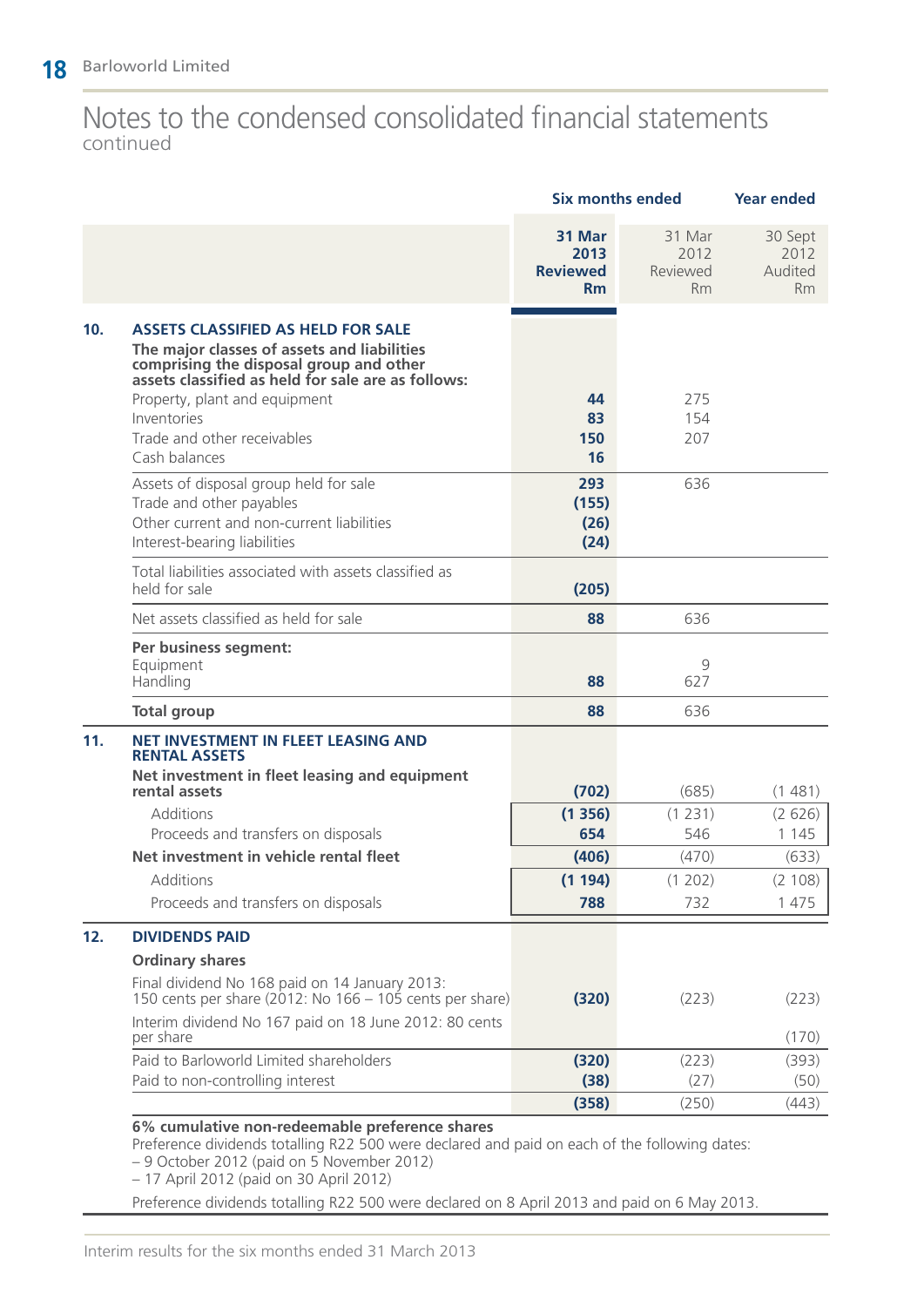|                                                                                         | <b>Six months ended</b>                 | <b>Year ended</b>                       |                                         |
|-----------------------------------------------------------------------------------------|-----------------------------------------|-----------------------------------------|-----------------------------------------|
|                                                                                         | 31 Mar<br>2013<br><b>Reviewed</b><br>Rm | 31 Mar<br>2012<br>Reviewed<br><b>Rm</b> | 30 Sept<br>2012<br>Audited<br><b>Rm</b> |
| <b>ACQUISITION OF SUBSIDIARIES, INVESTMENTS</b><br><b>AND INTANGIBLES</b>               |                                         |                                         |                                         |
| Inventories acquired                                                                    | (218)                                   | (4)                                     | (746)                                   |
| Receivables acquired                                                                    | (154)                                   | (98)                                    | (221)                                   |
| Payables, taxation and deferred taxation acquired                                       | 173                                     | 90                                      | 227                                     |
| Borrowings net of cash                                                                  | 311                                     | 156                                     | 161                                     |
| Provisions                                                                              |                                         |                                         | 99                                      |
| Property, plant and equipment, other non-current assets<br>and non-controlling interest | (421)                                   | (162)                                   | (197)                                   |
| Total net assets acquired                                                               | (309)                                   | (18)                                    | (677)                                   |
| Goodwill arising on acquisition                                                         | (17)                                    | (11)                                    | (54)                                    |
| Intangibles arising on acquisition in terms of IFRS 3<br><b>Business Combinations</b>   | (134)                                   | (6)                                     | (706)                                   |
| Total purchase consideration                                                            | (460)                                   | (35)                                    | (1437)                                  |
| Deconsolidation of joint venture                                                        |                                         | 21                                      | 21                                      |
| Net cash cost of subsidiary acquired                                                    | (460)                                   | (14)                                    | (1416)                                  |
| Bank balances and cash in subsidiaries acquired                                         |                                         |                                         | 3                                       |
| Investments and intangibles acquired                                                    | (134)                                   | (74)                                    | (176)                                   |
| Cash amounts paid to acquire subsidiaries,<br>investments and intangibles               | (594)                                   | (88)                                    | (1589)                                  |

The group acquired the Bucyrus Russia mining equipment sales and support business for a total cash consideration of R420 million with effect from 3 December 2012. The primary reason for acquisition was to align the company with the increased product range offered by its principal, Caterpillar Inc. The new product range comprised surface and underground mining equipment including support service capability. Barloworld Logistics Africa (Pty) Limited entered into a transaction which resulted in the merger of its Dedicated Transport Services division (DTS) with the Manline group. The primary reason for the acquisition was to align with our strategy to build a leading, integrated logistics business. The transaction involved the disposal of DTS together with a cash contribution (R40 million) in exchange for shares (50.1%) in Manline (Pty) Limited. The merged business is called Barloworld Transport Solutions and became a 50.1% held subsidiary of Barloworld Logistics effective from 30 January 2013. The initial accounting for deferred taxation, amortisation, intangible assets and goodwill, at the end of the interim reporting period in respect of the above acquisitions, is provisional. The goodwill and intangible assets valuations are being finalised.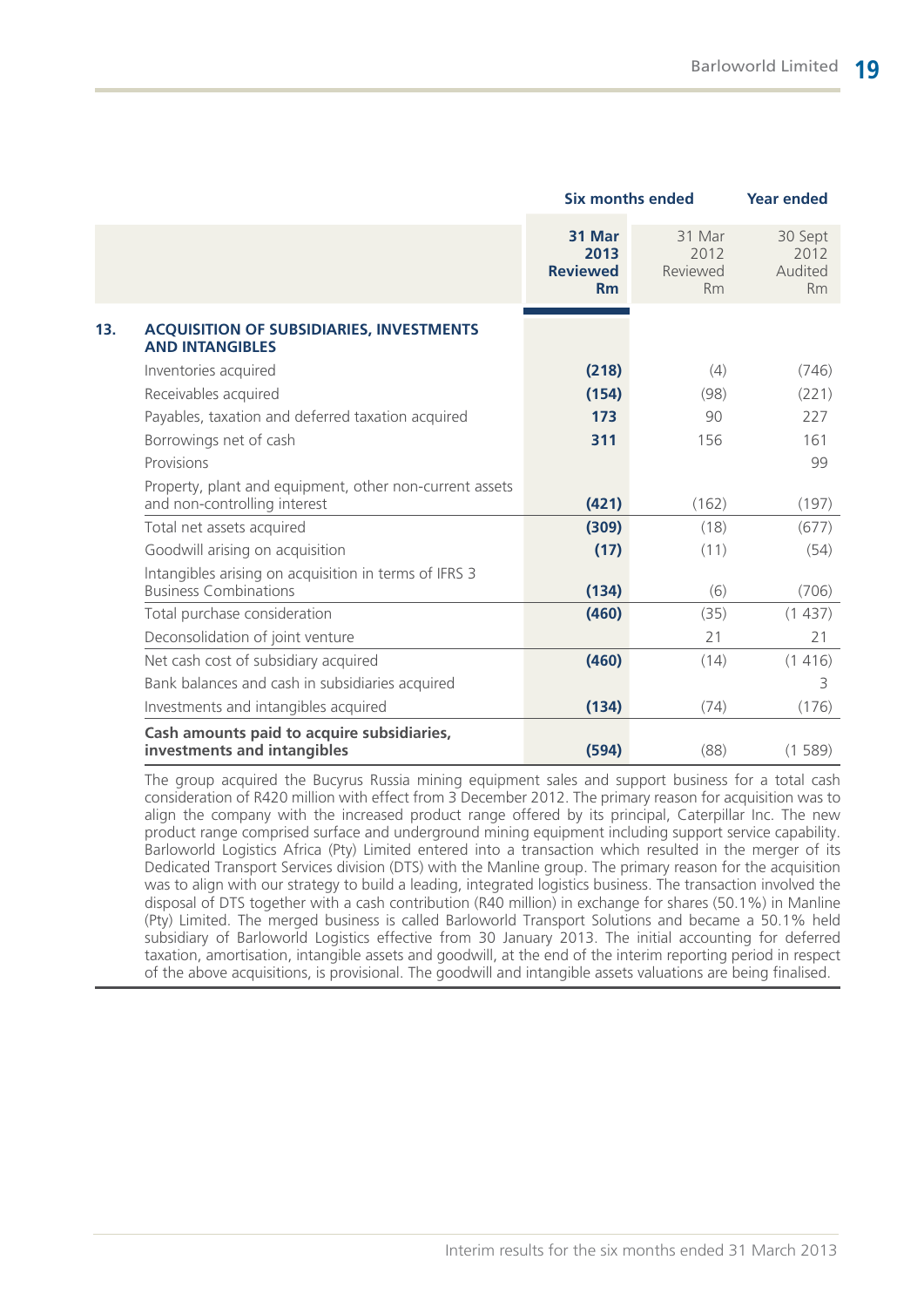### Notes to the condensed consolidated financial statements continued

| 31 Mar<br>31 Mar<br>30 Sept<br>2013<br>2012<br>2012<br><b>Reviewed</b><br>Audited<br>Reviewed<br>Rm<br><b>Rm</b><br><b>Rm</b><br>14.<br>PROCEEDS ON DISPOSAL OF SUBSIDIARIES,<br><b>INVESTMENTS, INTANGIBLES AND LOANS REPAID:</b><br>11<br>Inventories disposed<br>203<br>Receivables disposed<br>526<br>Payables, taxation and deferred taxation balances<br>disposed<br>(7)<br>(268)<br>Borrowings net of cash<br>(60)<br>Property, plant and equipment, non-current assets,<br>goodwill and intangibles<br>548<br>$\overline{4}$<br>Net assets disposed<br>949<br>Less: Non-cash translation reserves realised on disposal<br>of foreign subsidiaries<br>(593)<br>$\overline{4}$<br>Total net assets disposed<br>356<br>Profit on disposal<br>3<br>596<br>7<br>Net cash proceeds on disposal of subsidiaries<br>952<br>Bank balances and cash in subsidiaries disposed of<br>(21)<br>Cash proceeds on disposal of subsidiaries,<br>7<br>investments, intangibles and loans repaid<br>931<br>15.<br><b>CASH AND CASH EQUIVALENTS</b><br>Cash balances not available for use due to reserving and<br>other restrictions<br>182<br>283<br>501<br>16.<br><b>COMMITMENTS</b><br>2 2 3 3<br>1 3 0 8<br>Capital commitments to be incurred<br>1 5 5 6<br>Contracted – property, plant and equipment<br>1 1 7 9<br>980<br>644<br>Contracted - vehicle rental fleet<br>664<br>142<br>711<br>Approved but not yet contracted<br>390<br>186<br>201<br>1814<br>2 0 1 9<br>1810<br>Operating lease commitments<br>Capital expenditure will be financed by funds generated<br>by the business, existing cash resources and borrowing<br>facilities available to the group.<br>17.<br><b>CONTINGENT LIABILITIES</b><br>Bills, lease and hire-purchase agreements discounted<br>with recourse, other guarantees and claims<br>1600<br>930<br>1440<br>Litigation, current or pending, is not considered likely<br>to have a material adverse effect on the group<br>Buy-back and repurchase commitments*<br>317<br>197<br>131 |  | <b>Six months ended</b> | <b>Year ended</b> |  |
|------------------------------------------------------------------------------------------------------------------------------------------------------------------------------------------------------------------------------------------------------------------------------------------------------------------------------------------------------------------------------------------------------------------------------------------------------------------------------------------------------------------------------------------------------------------------------------------------------------------------------------------------------------------------------------------------------------------------------------------------------------------------------------------------------------------------------------------------------------------------------------------------------------------------------------------------------------------------------------------------------------------------------------------------------------------------------------------------------------------------------------------------------------------------------------------------------------------------------------------------------------------------------------------------------------------------------------------------------------------------------------------------------------------------------------------------------------------------------------------------------------------------------------------------------------------------------------------------------------------------------------------------------------------------------------------------------------------------------------------------------------------------------------------------------------------------------------------------------------------------------------------------------------------------------------------------------------------------------------------------------------------|--|-------------------------|-------------------|--|
|                                                                                                                                                                                                                                                                                                                                                                                                                                                                                                                                                                                                                                                                                                                                                                                                                                                                                                                                                                                                                                                                                                                                                                                                                                                                                                                                                                                                                                                                                                                                                                                                                                                                                                                                                                                                                                                                                                                                                                                                                  |  |                         |                   |  |
|                                                                                                                                                                                                                                                                                                                                                                                                                                                                                                                                                                                                                                                                                                                                                                                                                                                                                                                                                                                                                                                                                                                                                                                                                                                                                                                                                                                                                                                                                                                                                                                                                                                                                                                                                                                                                                                                                                                                                                                                                  |  |                         |                   |  |
|                                                                                                                                                                                                                                                                                                                                                                                                                                                                                                                                                                                                                                                                                                                                                                                                                                                                                                                                                                                                                                                                                                                                                                                                                                                                                                                                                                                                                                                                                                                                                                                                                                                                                                                                                                                                                                                                                                                                                                                                                  |  |                         |                   |  |
|                                                                                                                                                                                                                                                                                                                                                                                                                                                                                                                                                                                                                                                                                                                                                                                                                                                                                                                                                                                                                                                                                                                                                                                                                                                                                                                                                                                                                                                                                                                                                                                                                                                                                                                                                                                                                                                                                                                                                                                                                  |  |                         |                   |  |
|                                                                                                                                                                                                                                                                                                                                                                                                                                                                                                                                                                                                                                                                                                                                                                                                                                                                                                                                                                                                                                                                                                                                                                                                                                                                                                                                                                                                                                                                                                                                                                                                                                                                                                                                                                                                                                                                                                                                                                                                                  |  |                         |                   |  |
|                                                                                                                                                                                                                                                                                                                                                                                                                                                                                                                                                                                                                                                                                                                                                                                                                                                                                                                                                                                                                                                                                                                                                                                                                                                                                                                                                                                                                                                                                                                                                                                                                                                                                                                                                                                                                                                                                                                                                                                                                  |  |                         |                   |  |
|                                                                                                                                                                                                                                                                                                                                                                                                                                                                                                                                                                                                                                                                                                                                                                                                                                                                                                                                                                                                                                                                                                                                                                                                                                                                                                                                                                                                                                                                                                                                                                                                                                                                                                                                                                                                                                                                                                                                                                                                                  |  |                         |                   |  |
|                                                                                                                                                                                                                                                                                                                                                                                                                                                                                                                                                                                                                                                                                                                                                                                                                                                                                                                                                                                                                                                                                                                                                                                                                                                                                                                                                                                                                                                                                                                                                                                                                                                                                                                                                                                                                                                                                                                                                                                                                  |  |                         |                   |  |
|                                                                                                                                                                                                                                                                                                                                                                                                                                                                                                                                                                                                                                                                                                                                                                                                                                                                                                                                                                                                                                                                                                                                                                                                                                                                                                                                                                                                                                                                                                                                                                                                                                                                                                                                                                                                                                                                                                                                                                                                                  |  |                         |                   |  |
|                                                                                                                                                                                                                                                                                                                                                                                                                                                                                                                                                                                                                                                                                                                                                                                                                                                                                                                                                                                                                                                                                                                                                                                                                                                                                                                                                                                                                                                                                                                                                                                                                                                                                                                                                                                                                                                                                                                                                                                                                  |  |                         |                   |  |
|                                                                                                                                                                                                                                                                                                                                                                                                                                                                                                                                                                                                                                                                                                                                                                                                                                                                                                                                                                                                                                                                                                                                                                                                                                                                                                                                                                                                                                                                                                                                                                                                                                                                                                                                                                                                                                                                                                                                                                                                                  |  |                         |                   |  |
|                                                                                                                                                                                                                                                                                                                                                                                                                                                                                                                                                                                                                                                                                                                                                                                                                                                                                                                                                                                                                                                                                                                                                                                                                                                                                                                                                                                                                                                                                                                                                                                                                                                                                                                                                                                                                                                                                                                                                                                                                  |  |                         |                   |  |
|                                                                                                                                                                                                                                                                                                                                                                                                                                                                                                                                                                                                                                                                                                                                                                                                                                                                                                                                                                                                                                                                                                                                                                                                                                                                                                                                                                                                                                                                                                                                                                                                                                                                                                                                                                                                                                                                                                                                                                                                                  |  |                         |                   |  |
|                                                                                                                                                                                                                                                                                                                                                                                                                                                                                                                                                                                                                                                                                                                                                                                                                                                                                                                                                                                                                                                                                                                                                                                                                                                                                                                                                                                                                                                                                                                                                                                                                                                                                                                                                                                                                                                                                                                                                                                                                  |  |                         |                   |  |
|                                                                                                                                                                                                                                                                                                                                                                                                                                                                                                                                                                                                                                                                                                                                                                                                                                                                                                                                                                                                                                                                                                                                                                                                                                                                                                                                                                                                                                                                                                                                                                                                                                                                                                                                                                                                                                                                                                                                                                                                                  |  |                         |                   |  |
|                                                                                                                                                                                                                                                                                                                                                                                                                                                                                                                                                                                                                                                                                                                                                                                                                                                                                                                                                                                                                                                                                                                                                                                                                                                                                                                                                                                                                                                                                                                                                                                                                                                                                                                                                                                                                                                                                                                                                                                                                  |  |                         |                   |  |
|                                                                                                                                                                                                                                                                                                                                                                                                                                                                                                                                                                                                                                                                                                                                                                                                                                                                                                                                                                                                                                                                                                                                                                                                                                                                                                                                                                                                                                                                                                                                                                                                                                                                                                                                                                                                                                                                                                                                                                                                                  |  |                         |                   |  |
|                                                                                                                                                                                                                                                                                                                                                                                                                                                                                                                                                                                                                                                                                                                                                                                                                                                                                                                                                                                                                                                                                                                                                                                                                                                                                                                                                                                                                                                                                                                                                                                                                                                                                                                                                                                                                                                                                                                                                                                                                  |  |                         |                   |  |
|                                                                                                                                                                                                                                                                                                                                                                                                                                                                                                                                                                                                                                                                                                                                                                                                                                                                                                                                                                                                                                                                                                                                                                                                                                                                                                                                                                                                                                                                                                                                                                                                                                                                                                                                                                                                                                                                                                                                                                                                                  |  |                         |                   |  |
|                                                                                                                                                                                                                                                                                                                                                                                                                                                                                                                                                                                                                                                                                                                                                                                                                                                                                                                                                                                                                                                                                                                                                                                                                                                                                                                                                                                                                                                                                                                                                                                                                                                                                                                                                                                                                                                                                                                                                                                                                  |  |                         |                   |  |
|                                                                                                                                                                                                                                                                                                                                                                                                                                                                                                                                                                                                                                                                                                                                                                                                                                                                                                                                                                                                                                                                                                                                                                                                                                                                                                                                                                                                                                                                                                                                                                                                                                                                                                                                                                                                                                                                                                                                                                                                                  |  |                         |                   |  |
|                                                                                                                                                                                                                                                                                                                                                                                                                                                                                                                                                                                                                                                                                                                                                                                                                                                                                                                                                                                                                                                                                                                                                                                                                                                                                                                                                                                                                                                                                                                                                                                                                                                                                                                                                                                                                                                                                                                                                                                                                  |  |                         |                   |  |
|                                                                                                                                                                                                                                                                                                                                                                                                                                                                                                                                                                                                                                                                                                                                                                                                                                                                                                                                                                                                                                                                                                                                                                                                                                                                                                                                                                                                                                                                                                                                                                                                                                                                                                                                                                                                                                                                                                                                                                                                                  |  |                         |                   |  |
|                                                                                                                                                                                                                                                                                                                                                                                                                                                                                                                                                                                                                                                                                                                                                                                                                                                                                                                                                                                                                                                                                                                                                                                                                                                                                                                                                                                                                                                                                                                                                                                                                                                                                                                                                                                                                                                                                                                                                                                                                  |  |                         |                   |  |
|                                                                                                                                                                                                                                                                                                                                                                                                                                                                                                                                                                                                                                                                                                                                                                                                                                                                                                                                                                                                                                                                                                                                                                                                                                                                                                                                                                                                                                                                                                                                                                                                                                                                                                                                                                                                                                                                                                                                                                                                                  |  |                         |                   |  |
|                                                                                                                                                                                                                                                                                                                                                                                                                                                                                                                                                                                                                                                                                                                                                                                                                                                                                                                                                                                                                                                                                                                                                                                                                                                                                                                                                                                                                                                                                                                                                                                                                                                                                                                                                                                                                                                                                                                                                                                                                  |  |                         |                   |  |
|                                                                                                                                                                                                                                                                                                                                                                                                                                                                                                                                                                                                                                                                                                                                                                                                                                                                                                                                                                                                                                                                                                                                                                                                                                                                                                                                                                                                                                                                                                                                                                                                                                                                                                                                                                                                                                                                                                                                                                                                                  |  |                         |                   |  |

*\*The related assets are estimated to have a value at least equal to the repurchase commitment.*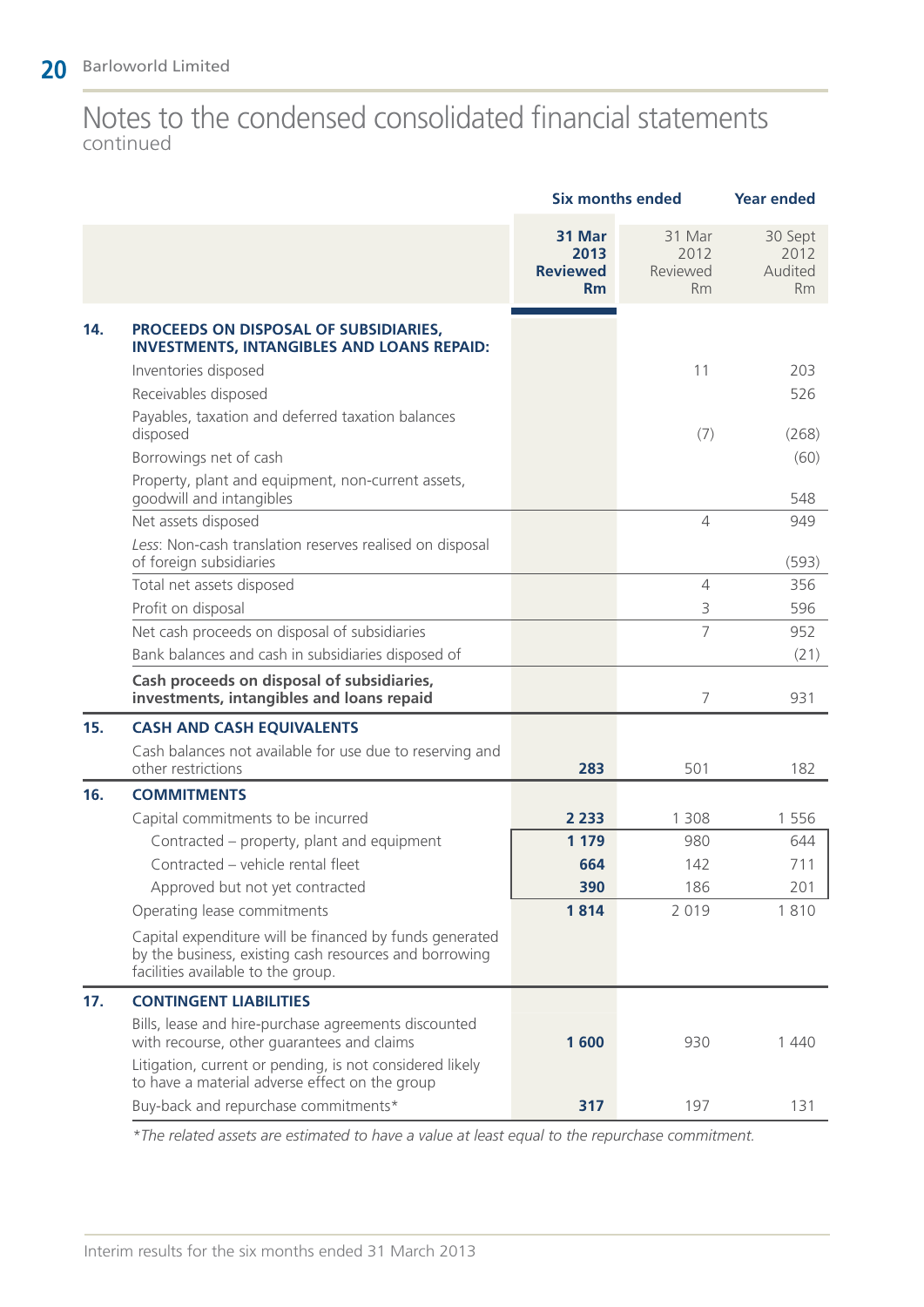#### **17. CONTINGENT LIABILITIES** continued

The group has given guarantees to the purchaser of the coatings Australian business relating to environmental claims. The guarantees are for a maximum period of eight years up to July 2015 and are limited to the sales price received for the business. Freeworld Coatings Limited is responsible for the first AU\$5 million of any claim in terms of the unbundling arrangement.

Warranties and guarantees have been given as a consequence of the various disposals completed during the year and prior years. None is expected to have a material impact on the financial results of the group.

The amount disclosed represents the Group's share of contingent liabilities. The extent to which an outflow of funds will be required is dependent on future operations being more or less favourable than currently expected.

Progress has been made in respect of the equipment failure at a customer which was reported last year. The cause of the failure and the cost of rectification has been determined and rectification is under way. The company has reciprocal agreements with suppliers and contractors and as a result does not expect a material loss.

There are no material contingent liabilities in joint venture companies.

#### **18. RELATED PARTY TRANSACTIONS**

There has been no significant change in related party relationships since the previous year.

Other than in the normal course of business, there have been no other significant transactions during the year with associate companies, joint ventures and other related parties.

#### **19. EVENTS AFTER THE REPORTING PERIOD**

The Belgium Handling business was sold to management on 8 May 2013. The purchaser acquired the shares of the company and will represent the Hyster forklift brand in the existing dealership territory in Belgium. The sale realised net cash proceeds of €7.5 million.

#### **20. AUDITOR'S REVIEW**

Deloitte & Touche has reviewed these interim results. This review was conducted in accordance with the International Standards on Review Engagement 2410, Review of Interim Financial Information performed by the Independent Auditor.

Their unmodified review conclusion is available for inspection at the company's registered office. Any reference to future financial performance indicated in this report has not been reviewed or reported on by the group's auditors.

Additionally, Deloitte & Touche has performed certain agreed-upon procedures in respect of certain of the non-financial salient features on page 24. No assurance has been provided in relation to this information. Their agreed-upon procedures report is available for inspection at the company's registered office.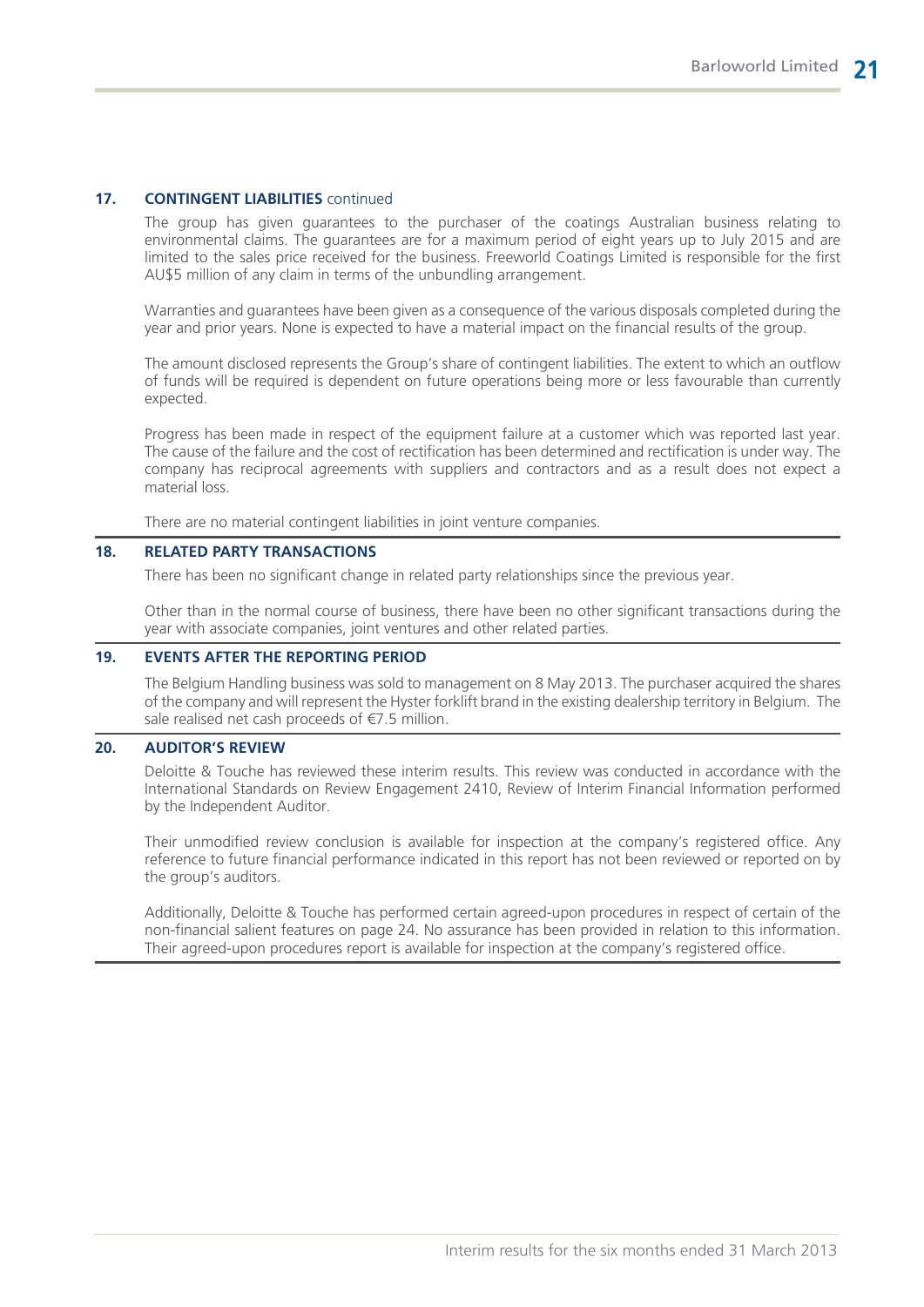# Operating segments

|                          | Revenue                                        |                                         |                                       | <b>Operating profit/(loss)</b>                 |                                  |                                  |  |
|--------------------------|------------------------------------------------|-----------------------------------------|---------------------------------------|------------------------------------------------|----------------------------------|----------------------------------|--|
|                          | <b>Six months ended</b>                        |                                         | Six months ended<br><b>Year ended</b> |                                                |                                  | <b>Year ended</b>                |  |
|                          | 31 Mar<br>2013<br><b>Reviewed</b><br><b>Rm</b> | 31 Mar<br>2012<br>Reviewed<br><b>Rm</b> | 30 Sept<br>2012<br>Audited<br>Rm      | 31 Mar<br>2013<br><b>Reviewed</b><br><b>Rm</b> | 31 Mar<br>2012<br>Reviewed<br>Rm | 30 Sept<br>2012<br>Audited<br>Rm |  |
| Equipment and Handling   | 15 001                                         | 13 976                                  | 29 047                                | 842                                            | 746                              | 1778                             |  |
| Automotive and Logistics | 16 299                                         | 14 135                                  | 29 4 9 0                              | 673                                            | 531                              | 1 1 5 2                          |  |
| Corporate                | 10                                             | 10                                      | 17                                    | (52)                                           | 5                                | 58                               |  |
| <b>Total</b>             | 31 310                                         | 28 121                                  | 58 554                                | 1 4 6 3                                        | 1 2 8 2                          | 2 9 8 8                          |  |
| Southern Africa          | 22 999                                         | 19 679                                  | 41 420                                | 1 2 9 0                                        | 1 160                            | 2 6 3 0                          |  |
| Europe                   | 5 6 0 6                                        | 5 1 7 7                                 | 11 074                                | 118                                            | 68                               | 245                              |  |
| <b>United States</b>     | $6\phantom{1}6$                                | 882                                     | 1 0 1 3                               | 3                                              | $\mathcal{G}$                    | (14)                             |  |
| Australia and Asia       | 2 6 9 9                                        | 2 3 8 3                                 | 5 0 4 7                               | 52                                             | 45                               | 127                              |  |
| <b>Total</b>             | 31 310                                         | 28 121                                  | 58 554                                | 1463                                           | 1 2 8 2                          | 2 9 8 8                          |  |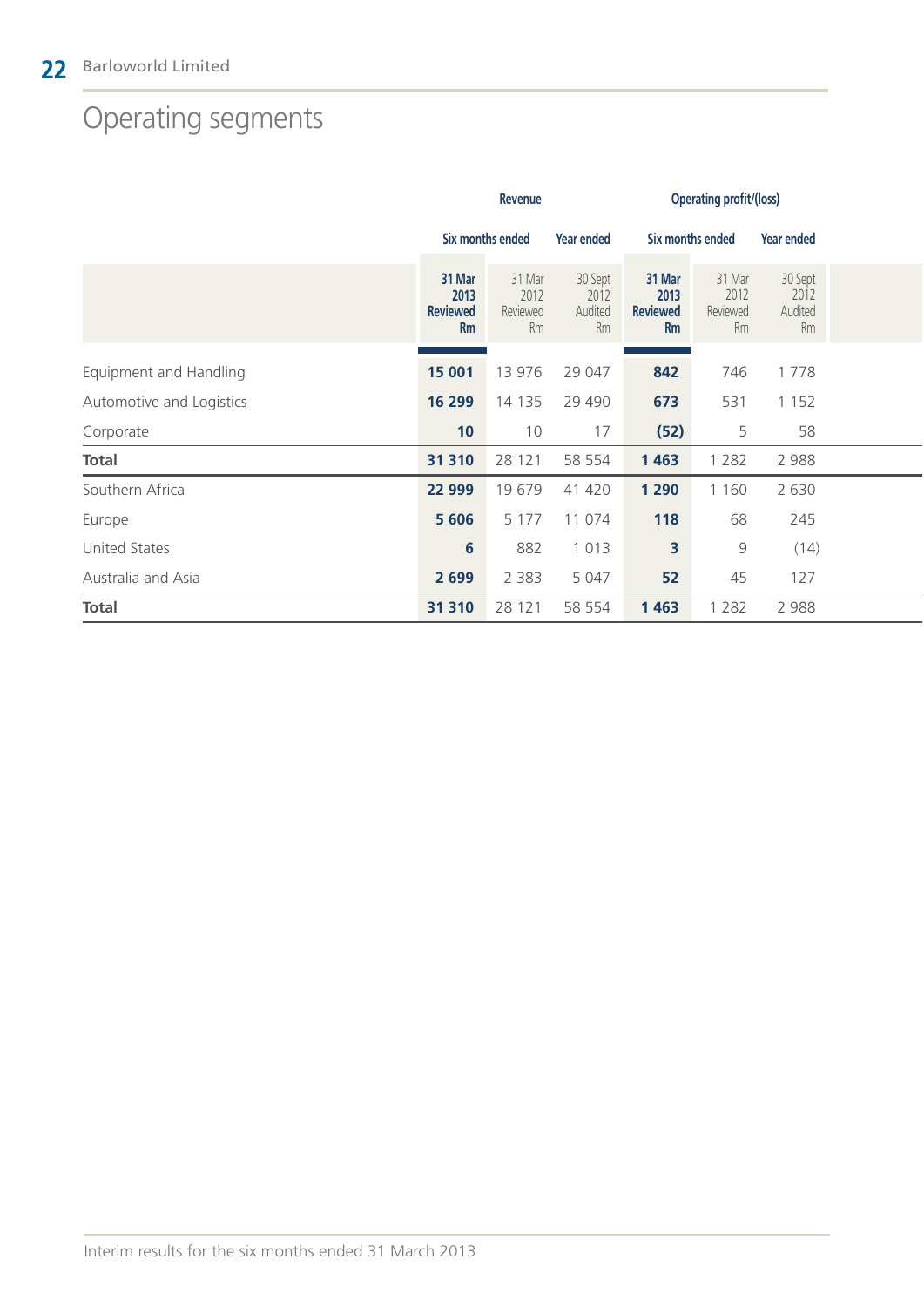| Fair value adjustments<br>on financial instruments |                                         |                                         | including fair value adjustments               | Segment result: Operating profit/(loss) | <b>Operating margin (%)</b>             |                                        | Net operating assets/<br>(liabilities) |                                             |                                         |                                         |
|----------------------------------------------------|-----------------------------------------|-----------------------------------------|------------------------------------------------|-----------------------------------------|-----------------------------------------|----------------------------------------|----------------------------------------|---------------------------------------------|-----------------------------------------|-----------------------------------------|
|                                                    | Six months ended                        | <b>Year ended</b>                       |                                                | Six months ended                        | Year ended                              |                                        | Six months ended<br>Year ended         |                                             |                                         |                                         |
| 31 Mar<br>2013<br><b>Reviewed</b><br>Rm            | 31 Mar<br>2012<br>Reviewed<br><b>Rm</b> | 30 Sept<br>2012<br>Audited<br><b>Rm</b> | 31 Mar<br>2013<br><b>Reviewed</b><br><b>Rm</b> | 31 Mar<br>2012<br>Reviewed<br><b>Rm</b> | 30 Sept<br>2012<br>Audited<br><b>Rm</b> | 31 Mar<br>2013<br><b>Reviewed</b><br>% | 31 Mar<br>2012<br>Reviewed<br>$\%$     | 30 Sept<br>2012<br>Audited<br>$\frac{0}{0}$ | 31 Mar<br>2013<br><b>Reviewed</b><br>Rm | 30 Sept<br>2012<br>Audited<br><b>Rm</b> |
| 3                                                  | (111)                                   | (106)                                   | 845                                            | 635                                     | 1 672                                   | 5.6                                    | 5.3                                    | 6.1                                         | 14 748                                  | 11 333                                  |
| 3                                                  | 5                                       | 12                                      | 676                                            | 536                                     | 1 1 6 4                                 | 4.1                                    | 3.8                                    | 3.9                                         | 9412                                    | 8 0 0 3                                 |
| 1                                                  |                                         | 1                                       | (51)                                           | 5                                       | 59                                      |                                        |                                        |                                             | (704)                                   | (415)                                   |
| 7                                                  | (106)                                   | (93)                                    | 1 4 7 0                                        | 1 1 7 6                                 | 2 8 9 5                                 | 4.7                                    | 4.6                                    | 5.1                                         | 23 4 56                                 | 18 921                                  |
| 8                                                  | (109)                                   | (79)                                    | 1 2 9 8                                        | 1 0 5 1                                 | 2 5 5 1                                 | 5.6                                    | 5.9                                    | 6.3                                         | 17 557                                  | 14 3 5 3                                |
| (1)                                                | 3                                       | (14)                                    | 117                                            | 71                                      | 231                                     | 2.1                                    | 1.3                                    | 2.2                                         | 4 4 5 2                                 | 3 1 5 6                                 |
|                                                    |                                         |                                         | 3                                              | $\mathcal{G}$                           | (14)                                    | 44.4                                   | 1.0                                    | (1.4)                                       | (15)                                    | (15)                                    |
|                                                    |                                         |                                         | 52                                             | 45                                      | 127                                     | 1.9                                    | 1.9                                    | 2.5                                         | 1462                                    | 1 4 2 7                                 |
| 7                                                  | (106)                                   | (93)                                    | 1470                                           | 1 1 7 6                                 | 2895                                    | 4.7                                    | 4.6                                    | 5.1                                         | 23 456                                  | 18 921                                  |